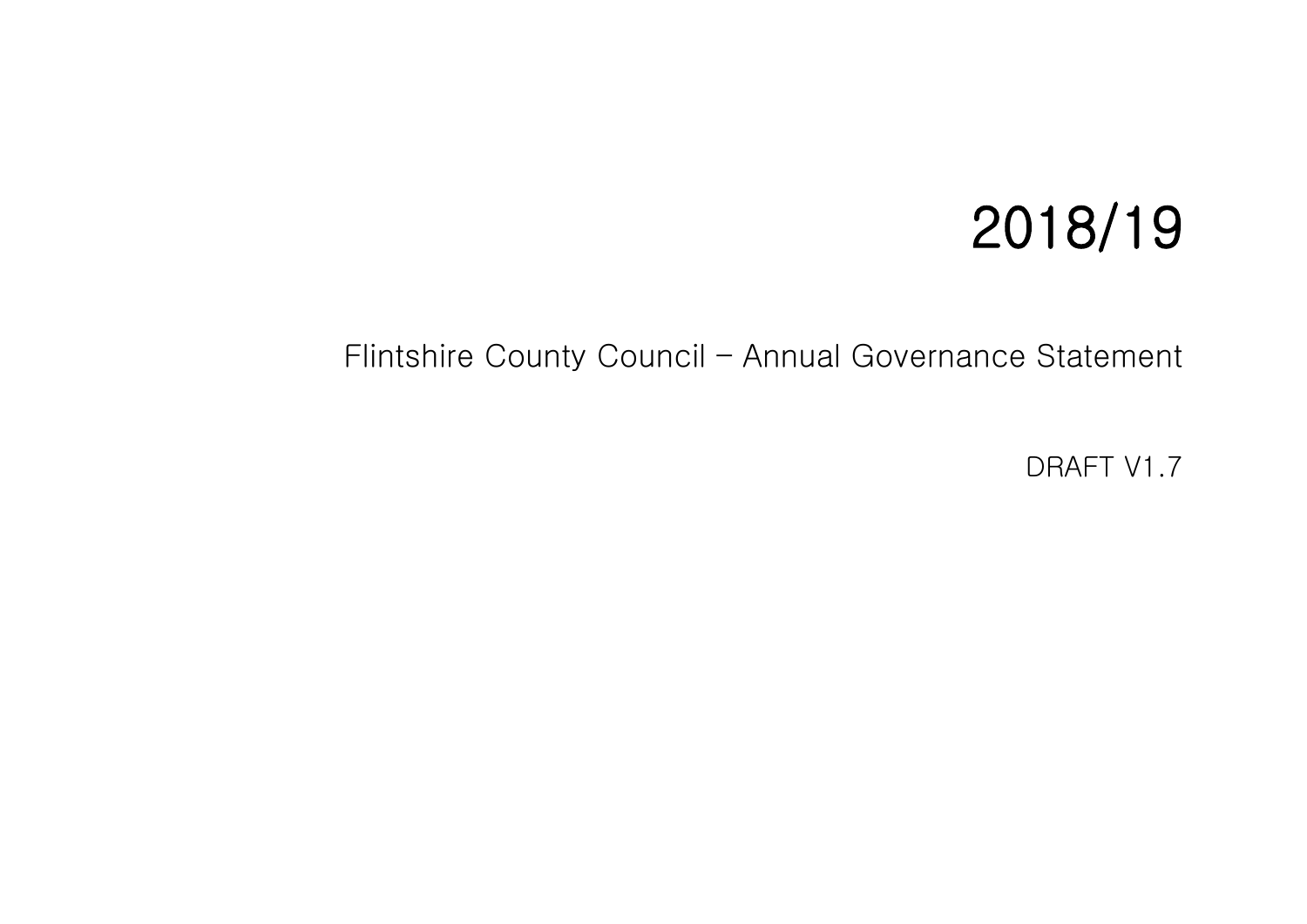# What is Governance?

"Governance is at the heart of public services. It underpins how resources are managed, how decisions are made, how services are delivered and the impact they have, now and in the future. It also infuses how organisations are led and how they interact with the public. Governance needs to be robust but it must also be proportionate. Well-governed organisations are dynamic and take well-managed risks; they are not stagnant and bureaucratic."<sup>1</sup>

The governance framework comprises the culture, values, systems and processes by which an organisation is directed and controlled. The framework brings together an underlying set of legislative requirements, good practice principles and management processes.

Flintshire County Council acknowledges its responsibility for ensuring that there is a sound system of governance. The Council has developed a Local Code of Corporate Governance that defines the principles that underpin the governance of the organisation. The Local Code forms part of the Council Constitution and can be accessed on the Council's website. A summary of the principles upon which it is based can be found later in this document.

The Council's governance framework supports its aim as a modern public body which has the **philosophy** of operating as a social business which refers to it:

- being lean, modern, efficient and effective
- being designed, organised and operated to meet the needs of communities and the customer; and
- working with its partners to achieve the highest possible standards of public service for the well-being of Flintshire as a County.

To meet these aspirations the Council has set the **standards** of:-

- achieving excellence in corporate governance and reputation.
- achieving excellence in performance against both our own targets and against those of high performing peer organisations.
- being modern and flexible, constantly adapting to provide the highest standards of public, customer, and client service and support.
- using its four resources money, assets, people and information strategically, effectively and efficiently.
- embracing and operating the leanest, least bureaucratic, efficient and effective business systems and processes.

 $\overline{a}$ <sup>1</sup> Wales Audit Office: "Discussion Paper: The governance challenges posed by indirectly provided, publicly funded services in Wales" 2017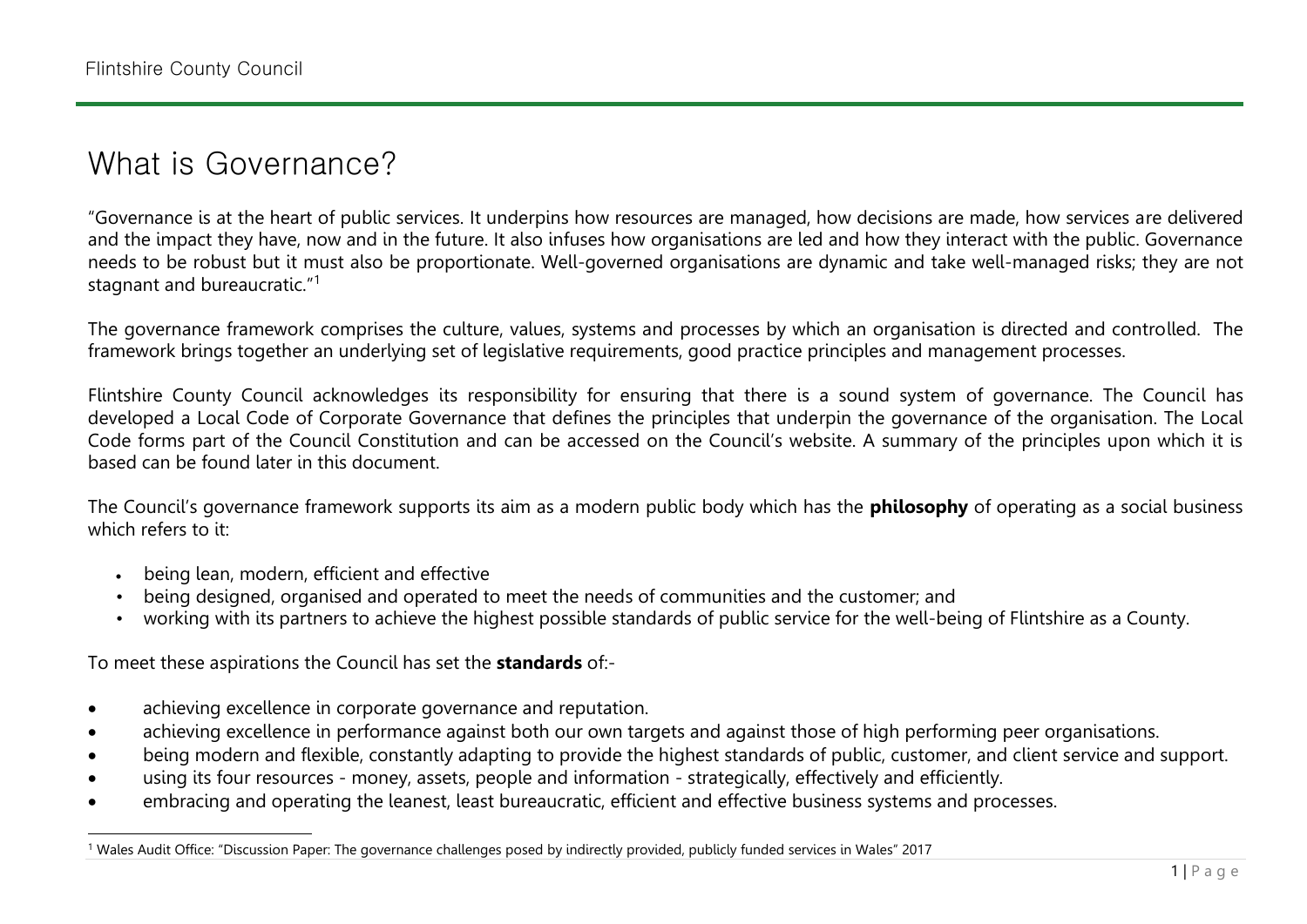To achieve these standards the Council's **behaviours** are:-

- showing strategic leadership both of the organisation and our partnerships.
- continuously challenging, reviewing, changing and modernising the way we do things.
- being as lean and un-bureaucratic as possible.
- using new technology to its maximum advantage.
- using flexible working to its maximum advantage.

The Council is committed to the **principles** of being:-

- a modern, fair and caring employer.
- fair, equitable and inclusive in its policies and practices.
- conscientious in planning and managing its activities, and making decisions, in a sustainable way.

The Council is committed to specific values and principles in working with its key partners and partnerships. These cover strategic partnerships such as the Public Services Board and with the third sector such as agreeing a set of Voluntary Sector Funding principles.

In previous years the Council's Annual Governance Statement has covered the Clwyd Pension Fund. From 2018/19 the Clwyd Pension Fund will produce their own Annual Governance Statement which will be presented to the Clwyd Pension Fund Board for consideration and approval.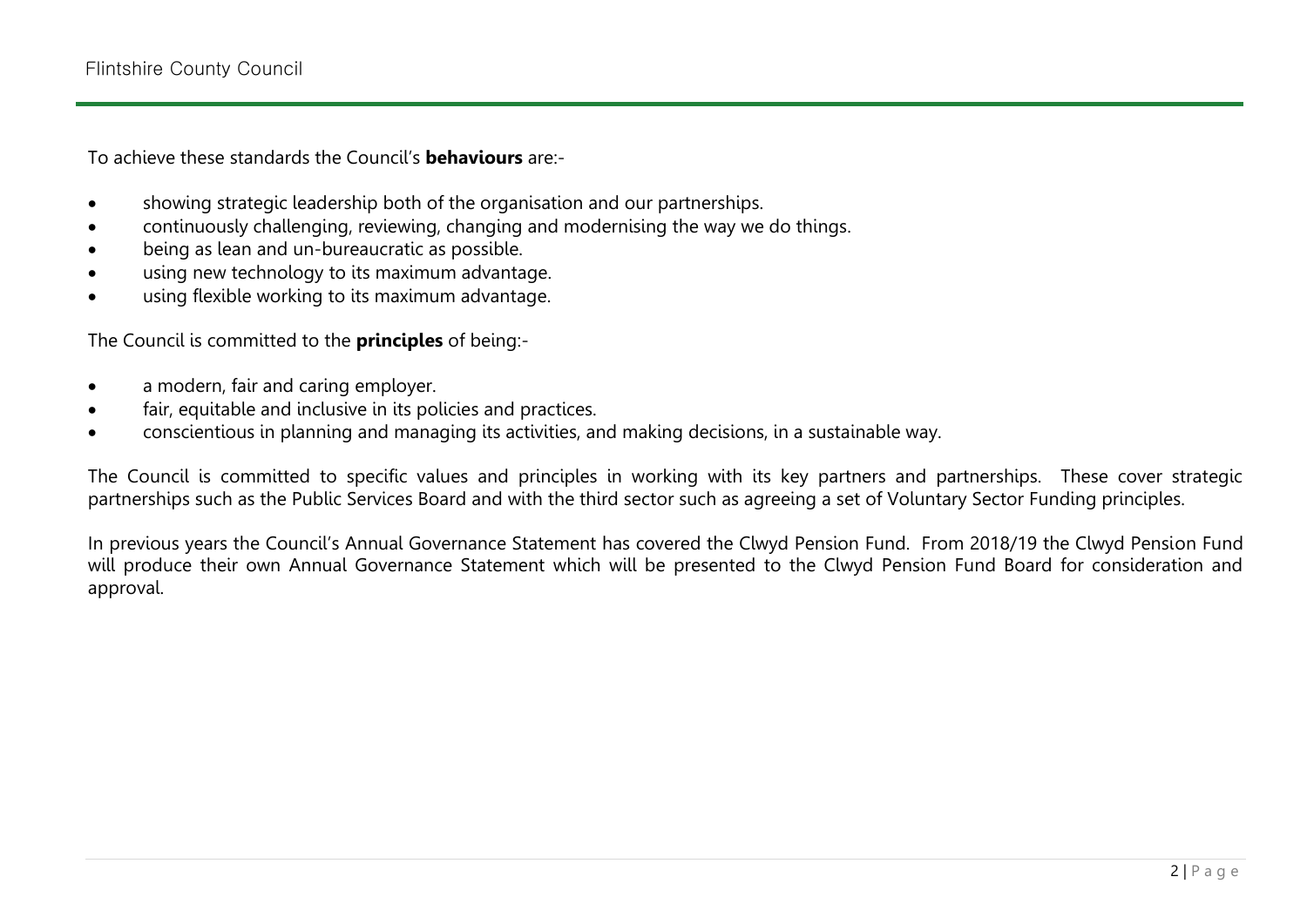# Dashboard : Effectiveness of the Council's Governance Framework



#### **Annual Internal Audit Opinion 2018/19:**

"For the year ending 31 March 2019, based on the work we have undertaken, my opinion is that Flintshire County Council has an adequate and effective framework of governance, risk management and control".

#### **Internal Audit Manager, Flintshire County Council**

#### **Ares of Very Best Practice:**

- **Effective engagement external partners and board**
- Corporate Governance and Regulatory Inspections
- Medium Term Financial Strategy Performance Management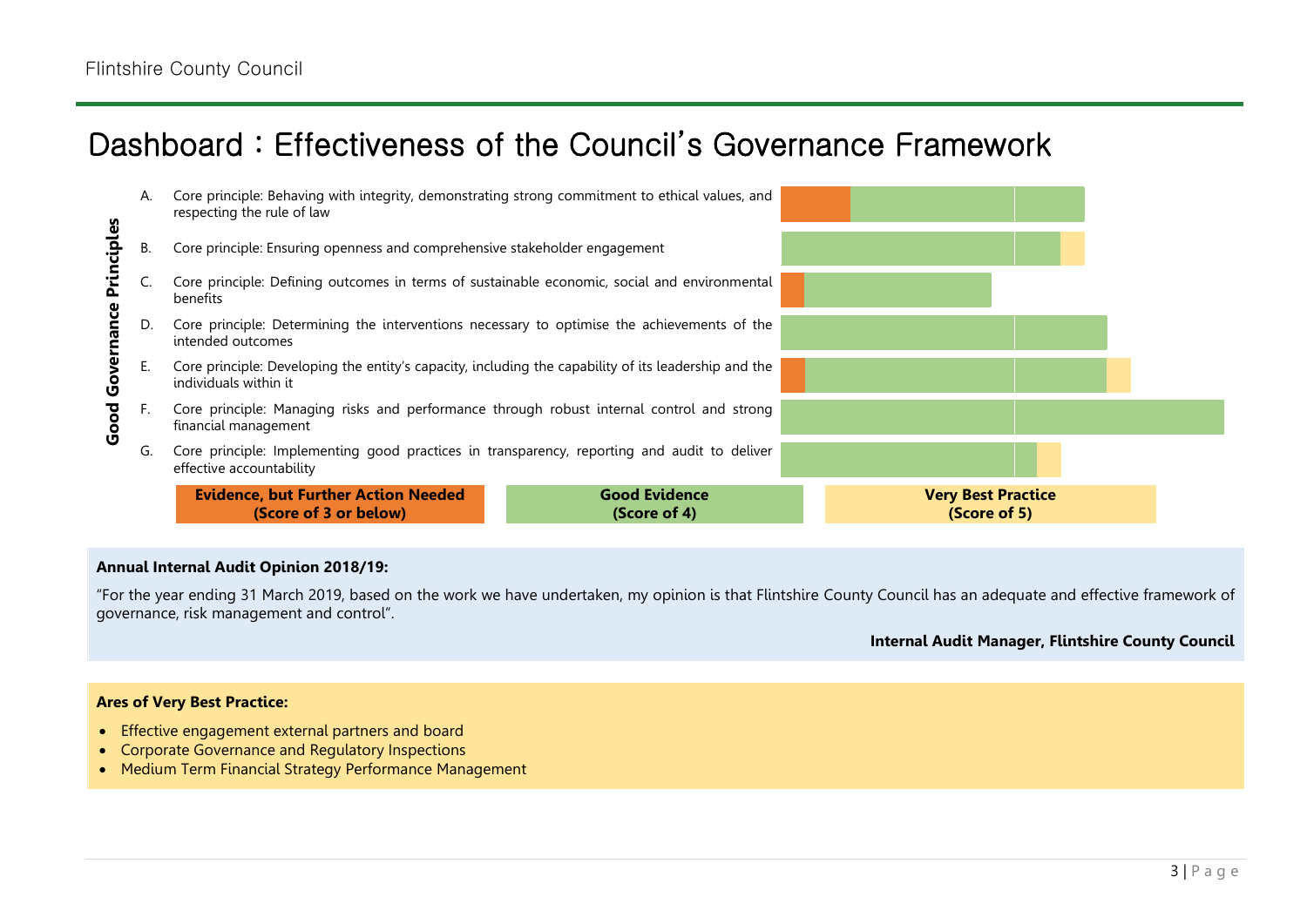## What is the Annual Governance Statement?

The Council is required by the Accounts and Audit (Wales) Regulations 2018 to prepare a statement on internal control. Alongside many authorities in Wales, Flintshire refers to this as the 'Annual Governance Statement'. This is a public document that reports on the extent to which the Council complies with its own code of governance.

In this document the Council:

- acknowledges its responsibility for ensuring that there is a sound system of governance;
- summarises the key elements of the governance framework and the roles of those responsible for the development and maintenance of the governance environment;
- describes how the Council has monitored and evaluated the effectiveness of its governance arrangements in year, and on any planned changes in the coming period;
- provides details of how the Council has responded to any issue(s) identified in last year's governance statement; and
- reports on any significant governance issues identified from this review and provides a commitment to addressing them.

The annual governance statement reports on the governance framework that has been in place at Flintshire County Council for the financial year 2018/19 and up to the date of approval of the statement of accounts.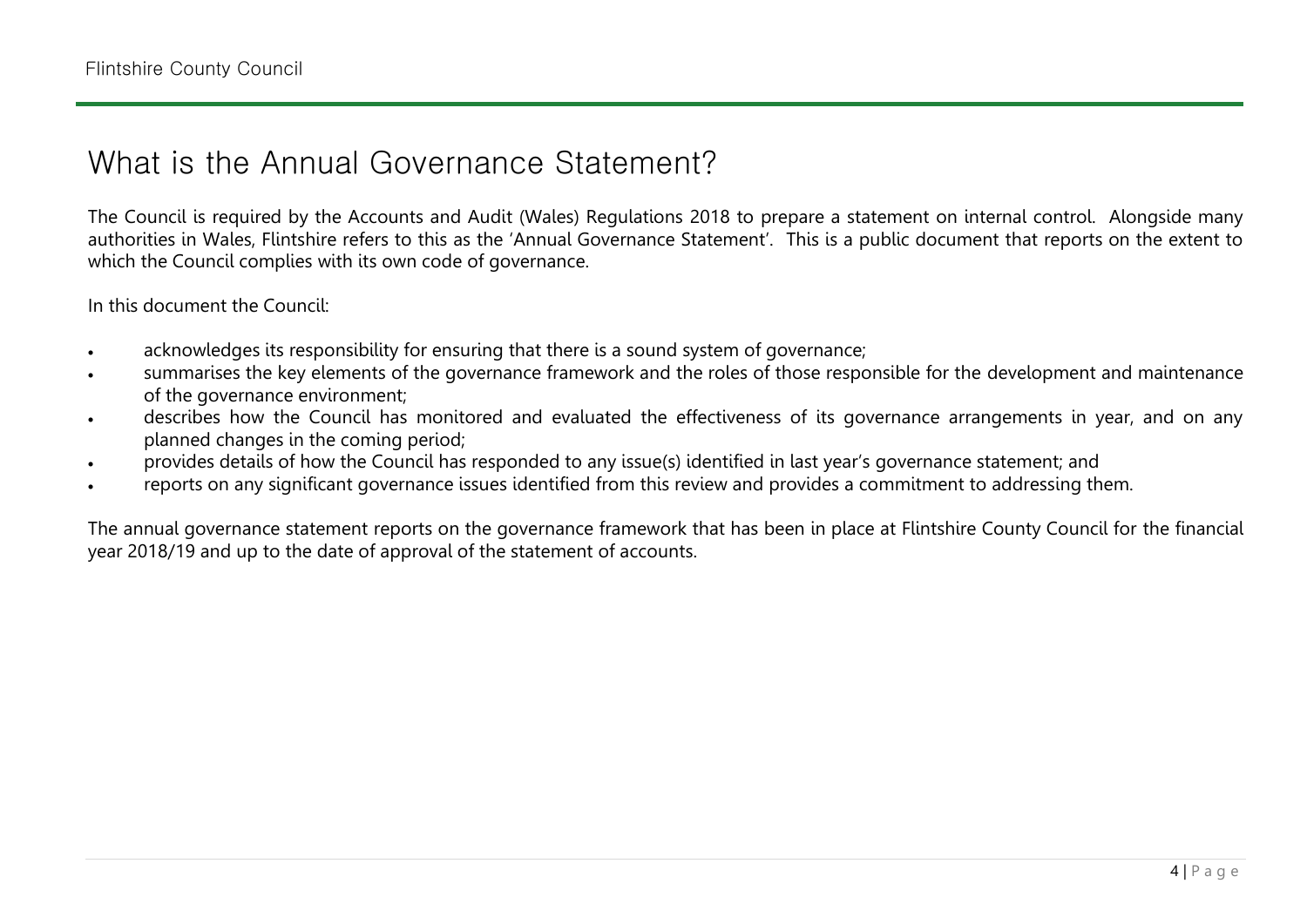### How has the Annual Governance Statement been prepared?

The initial review of the Council's governance framework was carried out by the Corporate Governance Working Group. This group prepared assessment questionnaires for each corporate Chief Officer and also for some specific governance functions such as finance, human resources and legal. The questionnaires were based on the seven principles that follow in the main part of this document and were assessed to identify any areas for improvement. Questionnaires were also completed by the Chairs of Overview and Scrutiny committees. In addition the Audit Committee undertakes a self-assessment of its own effectiveness which has also informed this work.

The preparation and content of this year's governance framework has been considered by the Chief Officer Team, with assurance support from Internal Audit, Audit Committee and External Audit (Wales Audit Office). The governance framework cannot eliminate all risk of failure to meet the targets in our policies, aims and objectives and can therefore only provide reasonable and not absolute assurance of effectiveness.

In preparing the Annual Governance Statement the Council has:

- reviewed the Council's existing governance arrangements against the local Code of Corporate Governance.
- updated the local Code of Corporate Governance where necessary, to reflect changes in the Council's governance arrangements and the requirements of the new CIPFA/Solace 2016 – Guidance Notes for Welsh Authorities.
- assessed the effectiveness of the Council's governance arrangements and highlighted any planned changes in the coming period.

The Chief Officer Team, which is led by the Chief Executive, have also considered the significant governance issues and principles facing the Council. These are evidenced in pages 6-12 of the document. Principles **highlighted in Green** reflect those which the Chief Officers assessed as being applied consistently well across the Council. Principles assessed as needing further improvement are detailed on pages 18-20.

The Council's Audit Committee, provides assurance to the Council on the effectiveness of its governance arrangements, risk management framework and internal control environment. As part of this role the Committee reviews and approves the Annual Governance Statement.

The six Overview & Scrutiny chairs have also considered and commented on issues within their respective committees' remit. They expressed general satisfaction with the Annual Governance Statement.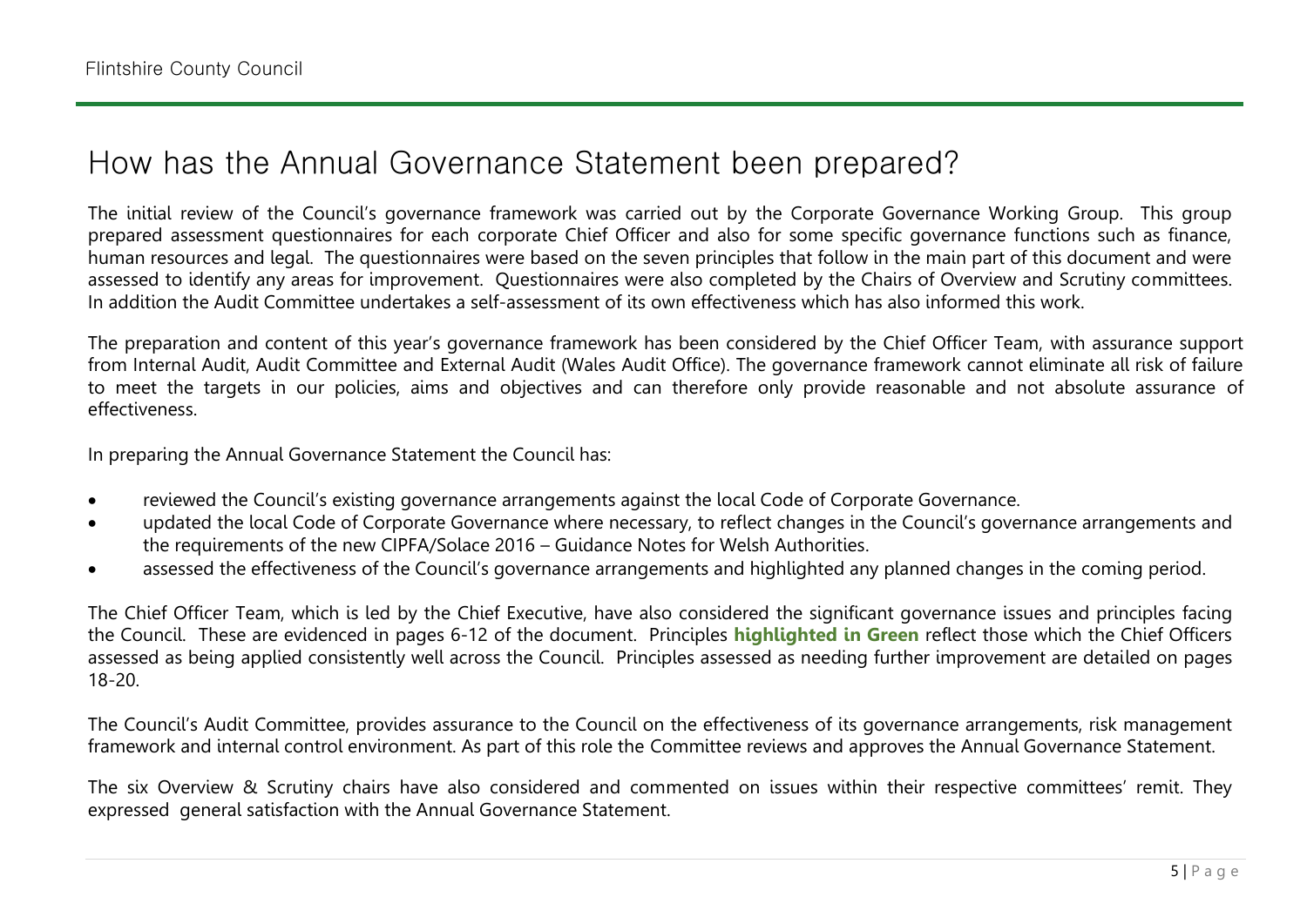# What are the key principles of the Corporate Governance Framework?

The Council aims to achieve good standard of governance by adhering the seven key principles of the new CIPFA/Solace 2016 – Guidance Notes for Welsh Authorities, which form the basis of the Local Code of Corporate Governance. The seven key principles are:

| Principle A | Behaving with integrity, demonstrating strong commitment to ethical values, and respecting the rule of law |
|-------------|------------------------------------------------------------------------------------------------------------|
| Principle B | Ensuring openness and comprehensive stakeholder engagement                                                 |
| Principle C | Defining outcomes in terms of sustainable economic, social, and environmental benefits                     |
| Principle D | Determining the interventions necessary to optimise the achievement of the intended outcomes               |
| Principle E | Developing the entity's capacity, including the capability of its leadership and the individuals within it |
| Principle F | Managing risks and performance through robust internal control and strong public financial management      |
| Principle G | Implementing good practices in transparency, reporting, and audit to deliver effective accountability      |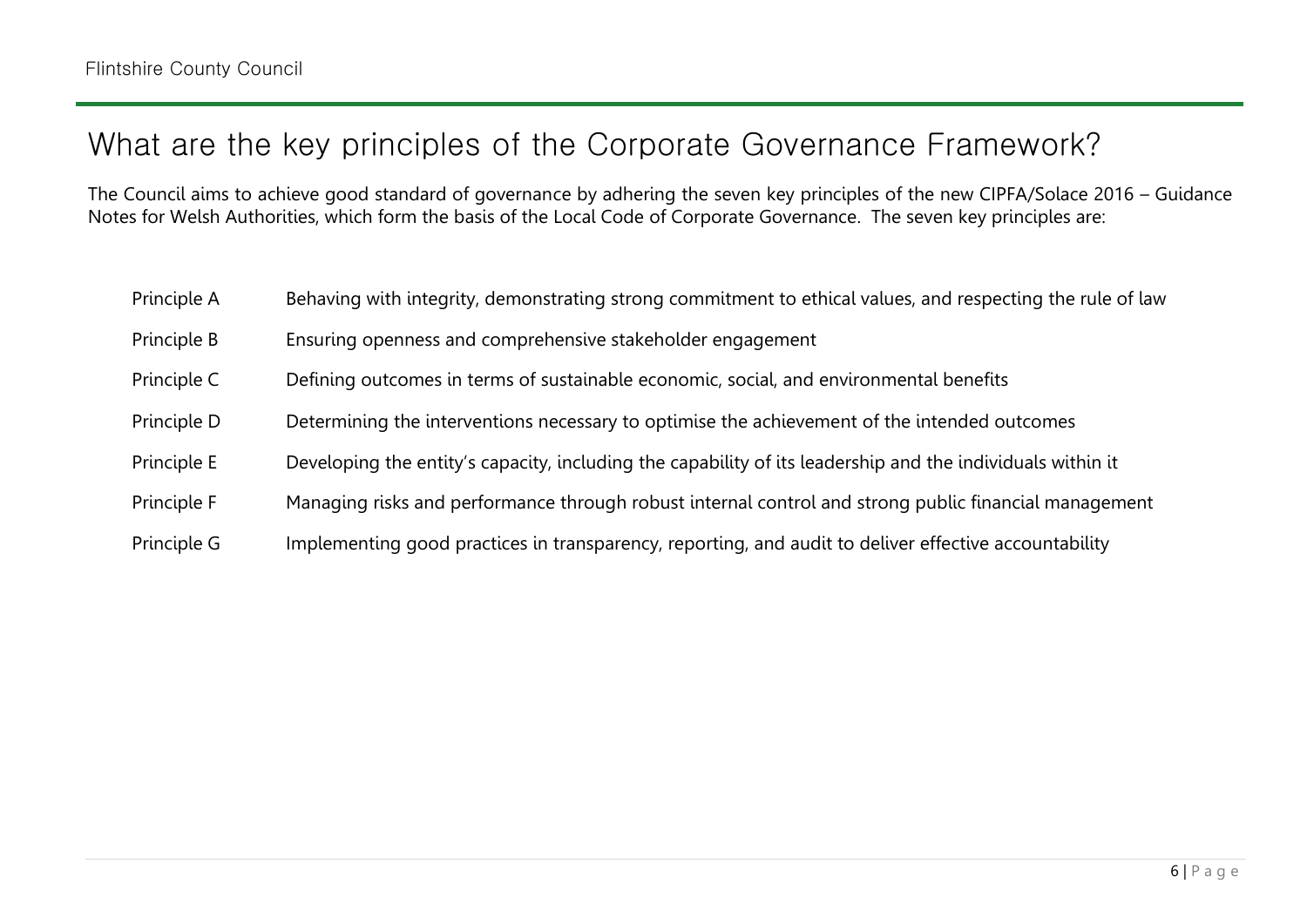### **Principle A**

#### **Behaving with integrity, demonstrating strong commitment to ethical values, and respecting the rule of the law**

#### **Sub Principles:**

**Behaving with Integrity and Communisty Communisty Demonstrating strong Respecting the rule of law commitment to ethical values**

**How we do this:**

- The behaviour and expectations of Officers and Members are set out in the Council's Codes of Conduct, Constitution, and a suite of policies and procedures relating to Officers and Member induction, supervision, training and appraisals and leadership competencies.
- Case management both for Members and Officers.
- Codes of Conduct for Members and Officers specify the requirements around declarations of interests formally and at the beginning of meetings, gifts and hospitality etc.
- **The Council takes fraud seriously. Key policies are in place to prevent, minimise and manage such occurrences. Polices include:** 
	- **Whistleblowing Policy**
	- **Anti-Fraud and Corruption Strategy**
	- **Fraud Response Plan**
	- **Financial and Contract Procedure Rules**
- Compliance with policies and protocols e.g. Contract Procedure Rules
- Enhanced profile of Internal Audit
- A set of leadership competencies are deployed in each Portfolio and led by each Chief Officer.
- The Council's recruitment policy, training and competencies based appraisal processes underpin personal behaviours with ethical values.
- **Robust policies and procedures are in place, subject to formal approval prior to adoption by formal committees.**
- **All contracts and external service providers, including partnerships are engaged through the robust procurement process and follow the Contract Procedure rules regulations.**
- **Application of the corporate operating model; our way of being organised, working internally to promote high standards of professional performance and ethical behaviour to achieve**

**organisational priorities and** 

**objectives.**

- The Council ensures that statutory officers and other key officers and members fulfil legislative and regulatory requirements through a robust framework which includes: Scheme of delegation; induction, development and training of existing and new requirements; application of standing operating procedures; and engagement of early / external advice where applicable.
- **The full use of the Council powers are optimised by regular challenge and keeping abreast of new legislation to achieve corporate priorities and to benefit citizens, communities and other stakeholders e.g. alternative service models (ADM's)**
- Effective Anti-Fraud and Corruption framework supported by a suite of policies; any breaches are handled in accordance key legislative provision and guidance from appropriate bodies.
- **The Council's Monitoring Officer is responsible for ensuring the Council complies with the law and avoids maladministration. The Council's Constitution promotes high standards of conduct which is monitored by the Standards Committee.**
- Consistent application of risk assessments for both strategic, operational and partnership plans.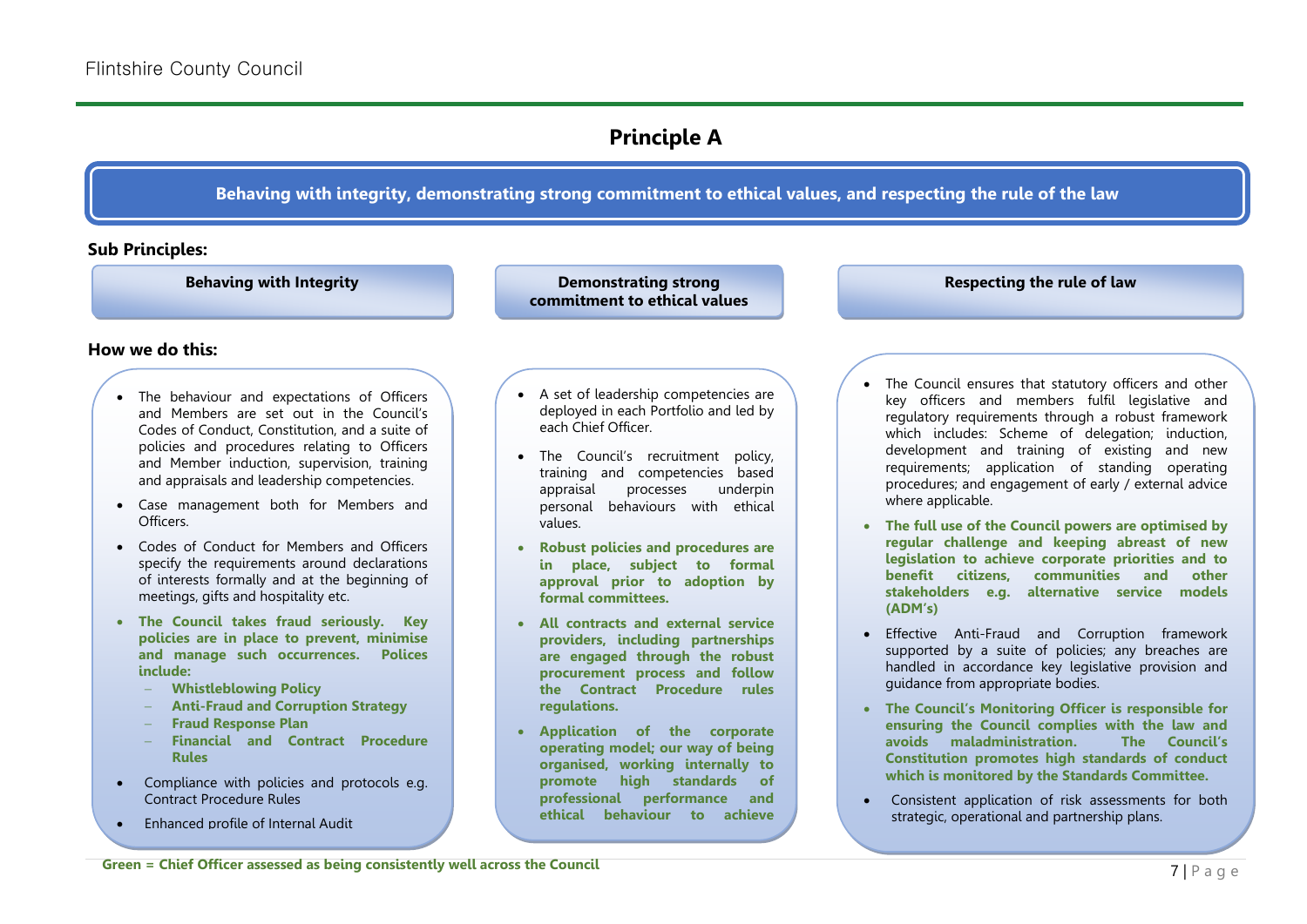### **Principle B**

#### **Ensuring openness and comprehensive stakeholder engagement**

#### **Sub Principles:**

#### **How we do this:**

- **The Council is committed to having an open culture. This is demonstrated by:**
- **Complaints and Compliments Procedure**
- **Meetings are conducted in an open environment**
- **Council's website**
- **The most appropriate and effective interventions / courses of action are determined using formal and informal consultation and engagement supported by:**
- **Public consultation around the Medium Term, Financial Strategy (MTFS)**
- **Consultation principles, e.g. School Modernisation Programme**
- **Formal and informal engagement models with employee and communities e.g. alternative delivery models Member workshops**
- **County Forum (Town and Community Councils)**
- **Positive engagement with Trade Unions both formally and informally**

**Openness Engaging stakeholders effectively, including Engaging comprehensively with institutional stakeholders**

- **The Council effectively engages with stakeholders to ensure successful and sustainable outcomes by:**
- **Effective application and delivery of communication strategies to support delivery**
- **Targeting communications and effective use of Social Media**
- **Formal and Informal meetings with key stakeholder groups**
- **Effective stakeholder engagement on strategic issues**
- **Service led feedback questionnaires and events**
- **Effective use of resources and achievement of outcomes is undertaken by the Council both through informal and formal partnerships:**
- **Extensive range of partnerships to support the delivery of the Council's strategic priorities, including the Public Services Board**
- **Open and productive partnership arrangements supported by an effective governance framework**
- **Trust and good relations lead to delivery of intended outcomes e.g. community asset transfers**
- **Partner representation at Scrutiny committees**

**individual citizens and service users**

- The achievement of intended outcomes by services is supported by a range of meaningful guidance on consultation engagement and feedback techniques with individual citizens, service users and other stakeholders. This includes:
- Range of customer channels
- Undertaking Impact assessments
- Results from satisfaction surveys to enhance service delivery where applicable
- Complaints reviewed to assess organisational learning and change
- Sharing soft intelligence and good practice
- Committee reports portray all relevant feedback
- **Services are assessed for value for money and opportunities for efficiencies**
- **Taking account of the interests of future generations of tax payers and service users**
- The Council has appropriate structures in place to encourage public participation governed through the Communication and Social Media Policies. These include:

8 | P a g e

- F-newsletters
- The Council's website
- Tenants Forums
- Service user groups
- Quality circles
-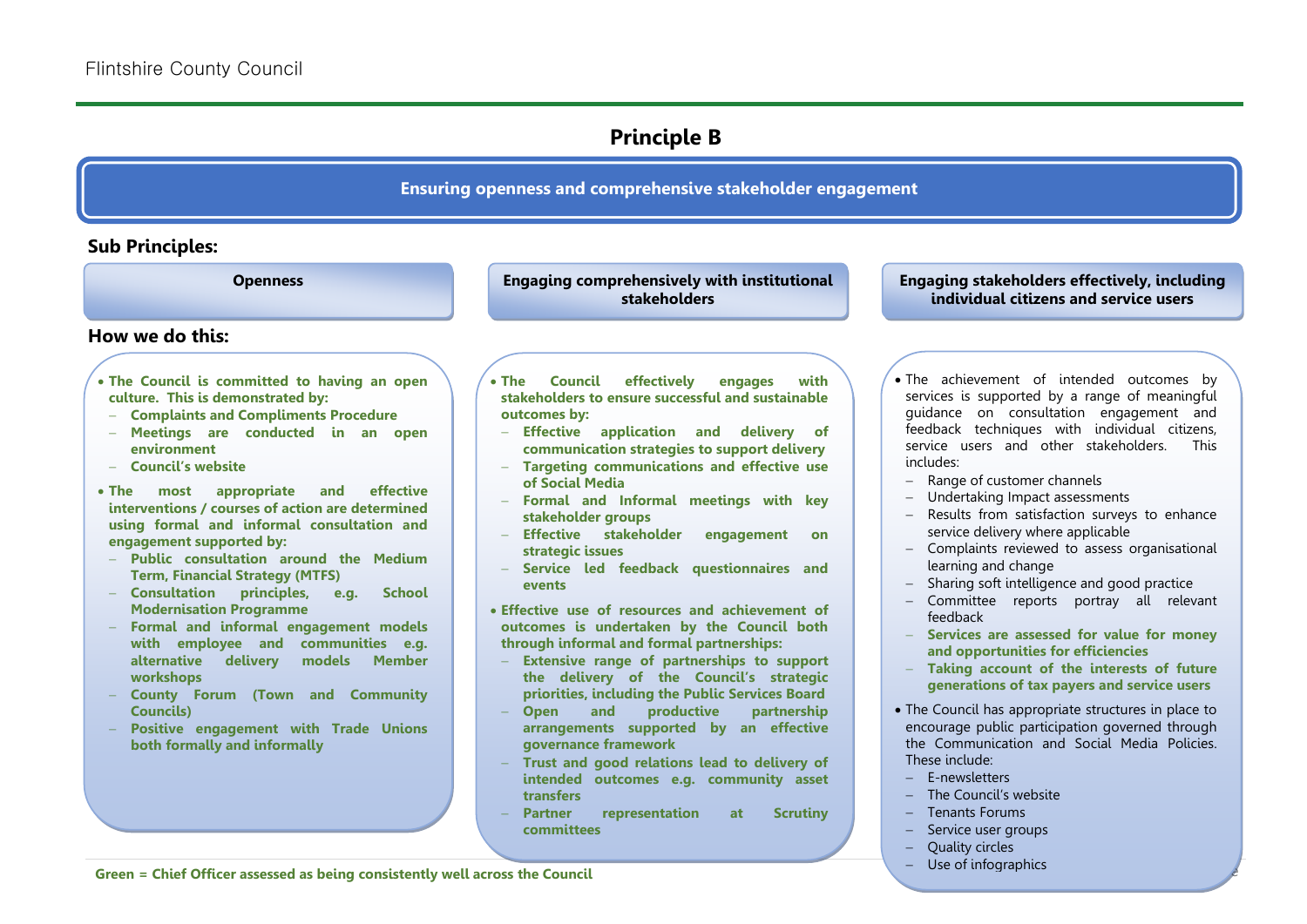### **Principle C**

#### **Defining outcomes in terms of sustainable economic, social, and environmental benefits**

#### **Sub Principles:**

**Defining outcomes Sustainable economic, social and environmental benefits**

#### **How we do this**

- **The Council has a clear vision describing the organisation's purpose and intended outcomes which is achieved through:**
	- **Linking of vision and intent to the MTFS which links to the Council Plan, Portfolio Business Plans and other plans and strategies with a focus on priorities for change and improvement**
	- **Organisational objectives are delivered through Programme Boards and political decision making processes**
	- Service Planning consideration including sustainability of service delivery
- Risk Management is applied consistently at project, partnership and business plan levels using the corporate performance system (CAMMS) which adheres to the Risk Management Policy and Strategy and ensures consistent application of risk registers and terminology.
- **Risk appetite is also considered whilst developing future scenarios and options with key staff.**
- The development of the County's Well-being Plan and delivery of the Public Services Board's priorities ensure that public services work effectively together to add value.
- The Council takes a longer term view and balances the economic, social and environmental impact of policies, plans etc. along with the wider public interest when taking decisions about service provision. This is supported by a range of governance approaches:
	- **Budget setting of the Capital Programme and MTFS and longer term business planning through the use of effective forecasting models**
	- **Setting longer term objectives regardless of political term**
	- **Delivering defined outcomes**
	- **Multi-disciplinary approach to policy development and wider public interest of economic, social and environment issues e.g. Welfare Reform, Corporate Safeguarding**
	- **Ensuring fair access to services**
	- Procurement strategy defines expectations around economic, social and environment benefits which inform service specifications, tenders and contracts.
	- Communication plans for public and community engagement
	- Clear documented record of route to change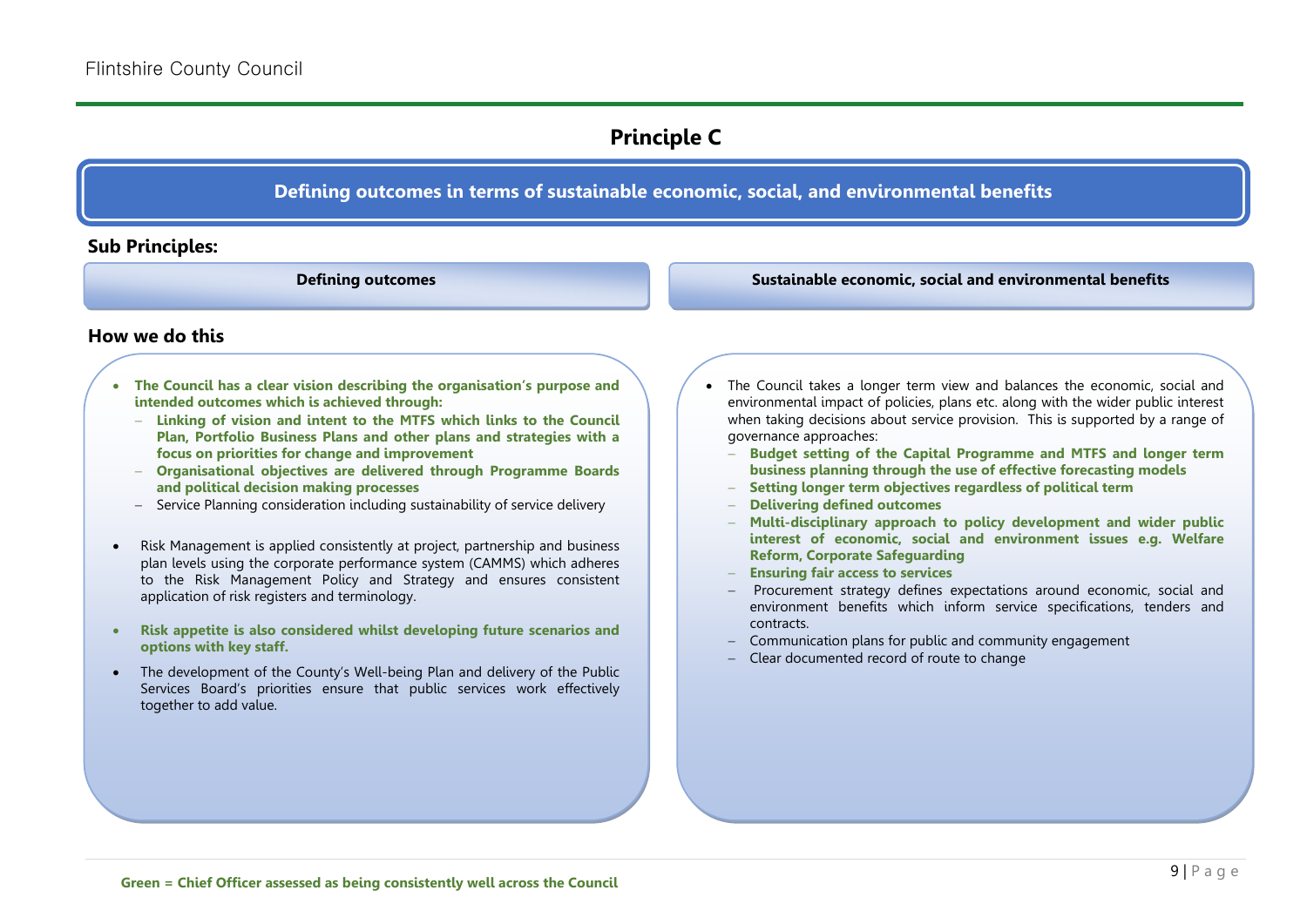### **Principle D**

### **Determining the interventions necessary to optimise the achievement of the intended outcomes**

#### **Sub Principles:**

**Planning interventions**

**Determining interventions Determining interventions Optimising achievement of intended outcomes**

#### **How we do this**

- Good judgement in making decisions is achieved by ensuring decision makers receive objective and rigorous analysis of information and options to achieve intended outcomes including the related risks. This is achieved by:
	- **Full engagement with members on a longer term basis e.g. MTFS and Business Plans**
	- **Delivery of the MTFS and revenue and capital budget setting process providing options for the public, stakeholders and members to be engaged to consider modifications**
	- Development of forecasting models
	- Active engagement of key decision making in the development of initial ideas, options and potential outcomes and risks e.g. ADM Programme, Gateways
	- **Clear option appraisals detailing impacts, savings and risks to ensure best value is achieved**
	- Budget monitoring for each Portfolio and corporate considerations
	- **Managing expectation for key stakeholders**
	- Other key workforce strategies e.g. digital and procurement
	- Application of Impact Assessments
- The Council has established and implemented robust planning and control cycles covering strategic and business plans, priorities, targets, capacity and impact. This is achieved through:
	- Co-design of service solutions with key stakeholders
	- **Application of risk management principles when working in partnership and collaboratively and the active use of risk registers**
	- **Regular monitoring of business planning, efficiency and reliability including feedback on business planning model**
- **Service performance is measured through national performance indicators and establishing a range of local indicators, which are regularly monitored, reported and used for benchmarking purposes**
- **Robust and inclusive methodologies are in place to formulate the MTFS which is an integral part of the Council's governance framework and Portfolio Business plans are linked to the Council Plan**
- Resource requirements for the services are identified through the business planning process and detailed within the MTFPs highlighting any shortfall in resources and spending requirements.
- **To ensure the budget process is allinclusive, taking into account the full cost of the operations over the medium and longer term, regular engagement and ownership of the budget through the Chief Officer Team and consultation with members through workshops and robust scrutiny process is undertaken.**
- Social values are achieved through the effective commissioning of services and compliance with Council procedures.
- Consultation and engagement around the content of the MTFS through public and employee events sets the context for residents and employees. In particular relating to ongoing decisions on significant delivery issues or responses to changes in the external environment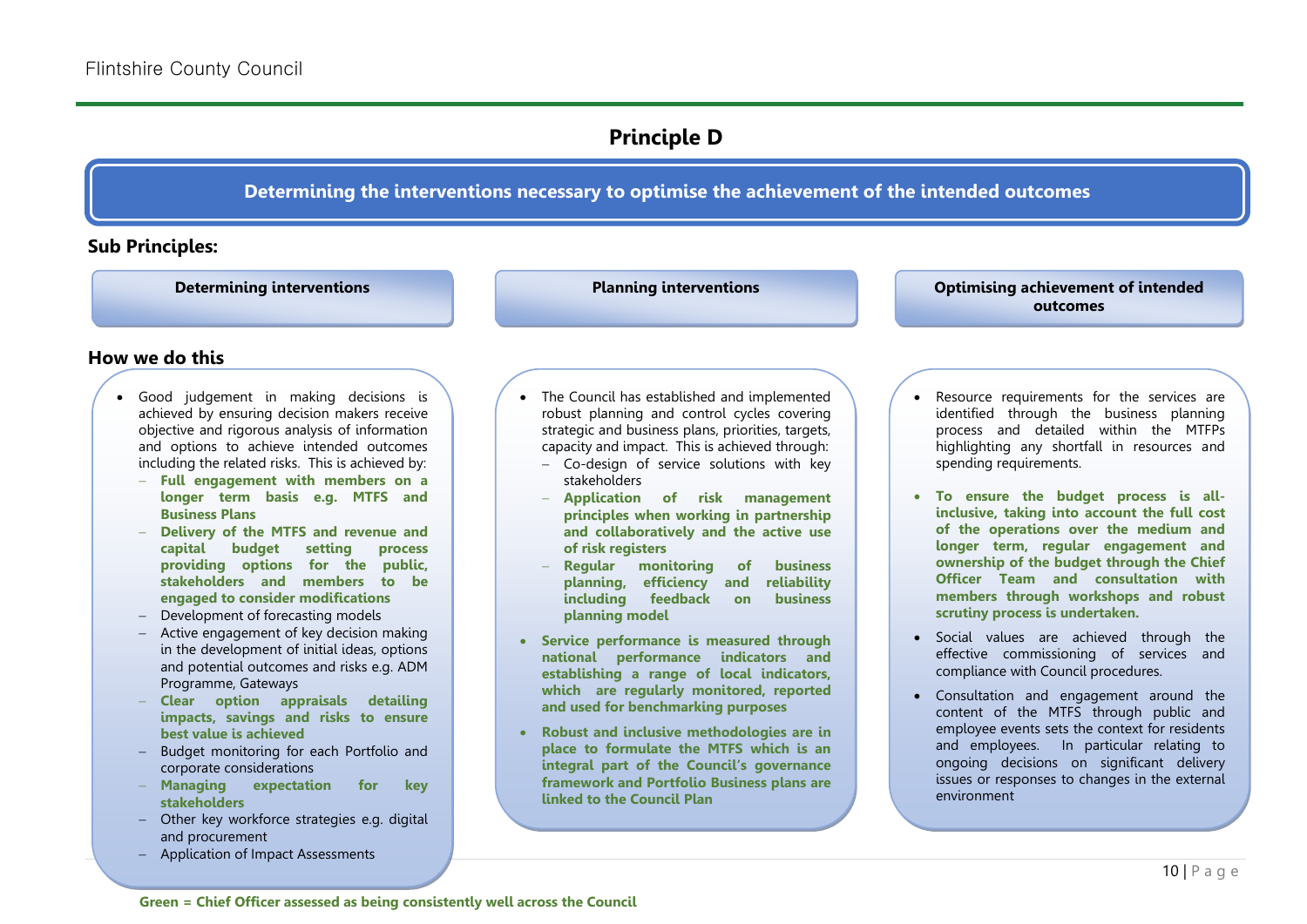### **Principle E**

**Developing the entity's capacity, including the capability of its leadership and the individuals within it**

**Sub Principles:**

**Developing the entity's capacity Developing the capability of the entity's leadership and other individuals**

**How we do this:**

- **We review our operations, performance, and use of assets on a regular basis to ensure their continuing effectiveness by:**
	- **Review of service delivery, performance and risks through team meetings and quarterly formal reporting,**
	- **Programme boards' development and monitoring**
- **The Council reviews the sufficiency and appropriates of resource allocation through techniques such as:** 
	- **Benchmarking both internal and external review undertaken to identify improvements in resource allocation, including the use of national and local PIs**
	- **Internal challenge**
- **Benefits of collaborative and partnership working both regionally and nationally to ensure added value is achieved by linking services and organisation priorities to partnership working**
- Develop and maintain the workforce plan to enhance the strategic allocation of resources through the publication of regular workforce data reports and drawing intelligence from supervision and appraisal meetings.
- Future workforce and succession planning is undertaken in each portfolio to identify future workforce capability and progression.
- **Effective shared leadership which enables the Council to respond successfully to changing external demands and risks is supported by:**
	- **a range of management and leadership development programme, run in partnership with Coleg Cambria**
	- **'Development workforce' and 'leadership capacity' and 'managing performance' are two of the five priorities within the People Strategy 2016-2019**
	- **The Leader and the Chief Executive have clearly defined and distinct leadership roles**
- Individual and organisational requirements are supported through:
	- Corporate induction for new employees to the Council
	- $-$  Inductions for employees in new jobs
	- Continued learning and development for employees identified through the competency based appraisal system and one to one meetings
	- **A comprehensive range of training and development opportunities available, in partnership with Coleg Cambria and professional bodies**.
	- **Feedback and shared learning to the organisations both through reports and interactive sessions such as the 'Academi'**
- **To support and maintain the physical and mental wellbeing of the workforce a range of interventions is provided including: Occupational Health Service, Signposting employees and Members to Care First (independent Counselling support), Management Awareness and Support, internal training and awareness sessions to support stress related absences**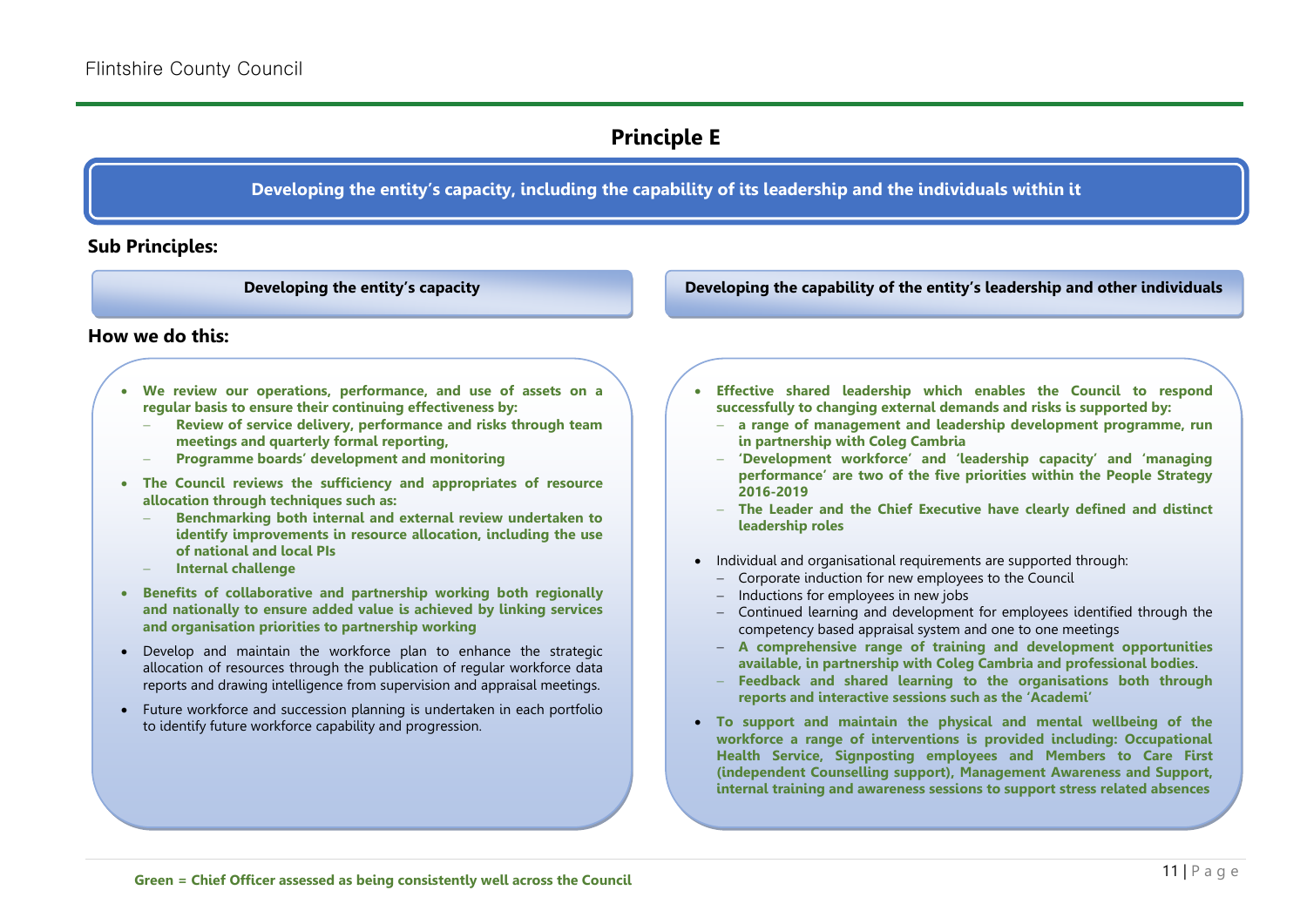### **Principle F**

**Managing risks and performance through robust internal control and strong public financial management**

**Sub Principles:**

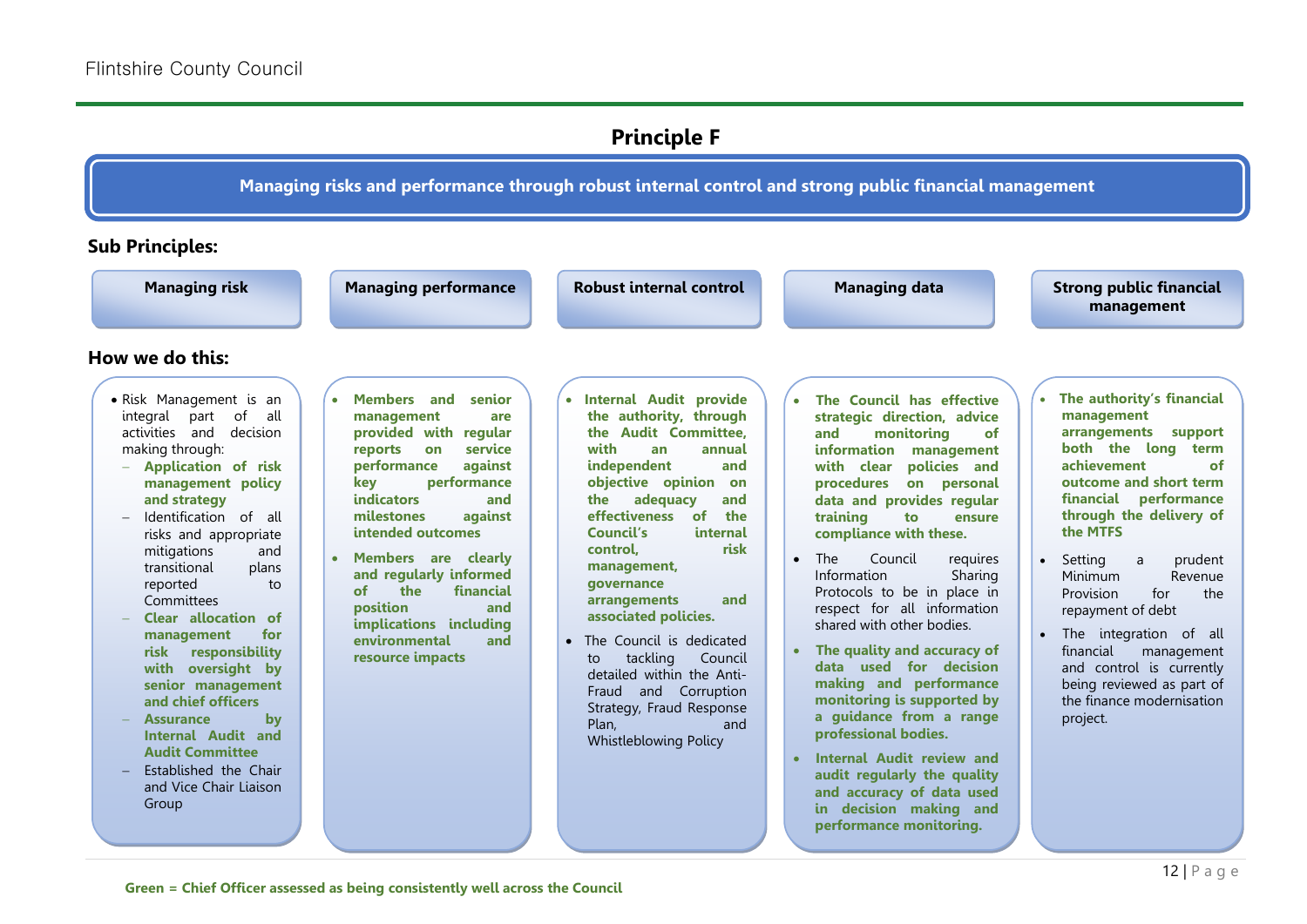### **Principle G**

#### **Implementing good practices in transparency, reporting, and audit to deliver effective accountability**

#### **Sub Principles:**

**Implementing good practice in transparency Implementing good practices in reporting Assurance and effective accountability**

#### **How we do this:**

- The Council has recently improved the layout and presentation of its reports in order to improve the presentation of key information to decision-makers.
- The Council is mindful of providing the right amount of information to ensure transparency.
- A review of information sharing protocols has been undertaken and new principles adopted.
- **The Council reports at least annually on the achievement and progress of its intended outcomes and financial position. This is delivered through the:** 
	- **Annual Performance report assessing performance against the Council Plan**
	- **Annual Statement of Accounts demonstrate how the Council has achieved performance, value for money and the stewardship of its resources**
	- **Progress against the Well-being Plan**
- **The Annual Governance Statement is published following robust and rigorous challenge to assess and demonstrate good governance.**
- Through robust assurance mechanisms the Council can demonstrate effective accountability. These mechanisms include:
- **Internal Audit undertakes independent reviews to provide an annual assurance opinion of the Council's control, risk management, and governance framework. To allow this Internal Audit has direct access to Chief Officer and members of the Council.**
- **All agreed actions from Internal Audit reviews are monitored regularly with reports to Chief Officers monthly and each Audit Committee.**
- **Any 'limited/red' assurance opinion are reported to Audit Committee in full and progress monitored closely**
- **Peer challenge and inspection from regulatory bodies and external compliance reviews. The outcomes from these inspections are used to inform and improve service delivery**
- Through effective commissioning and monitoring arrangements and compliance with Council's procedures, the Council gains assurance on risk associated with delivering services through third parties and any transitional risks.
- Reports are presented to Cabinet and an annual report to Audit Committee of external feedback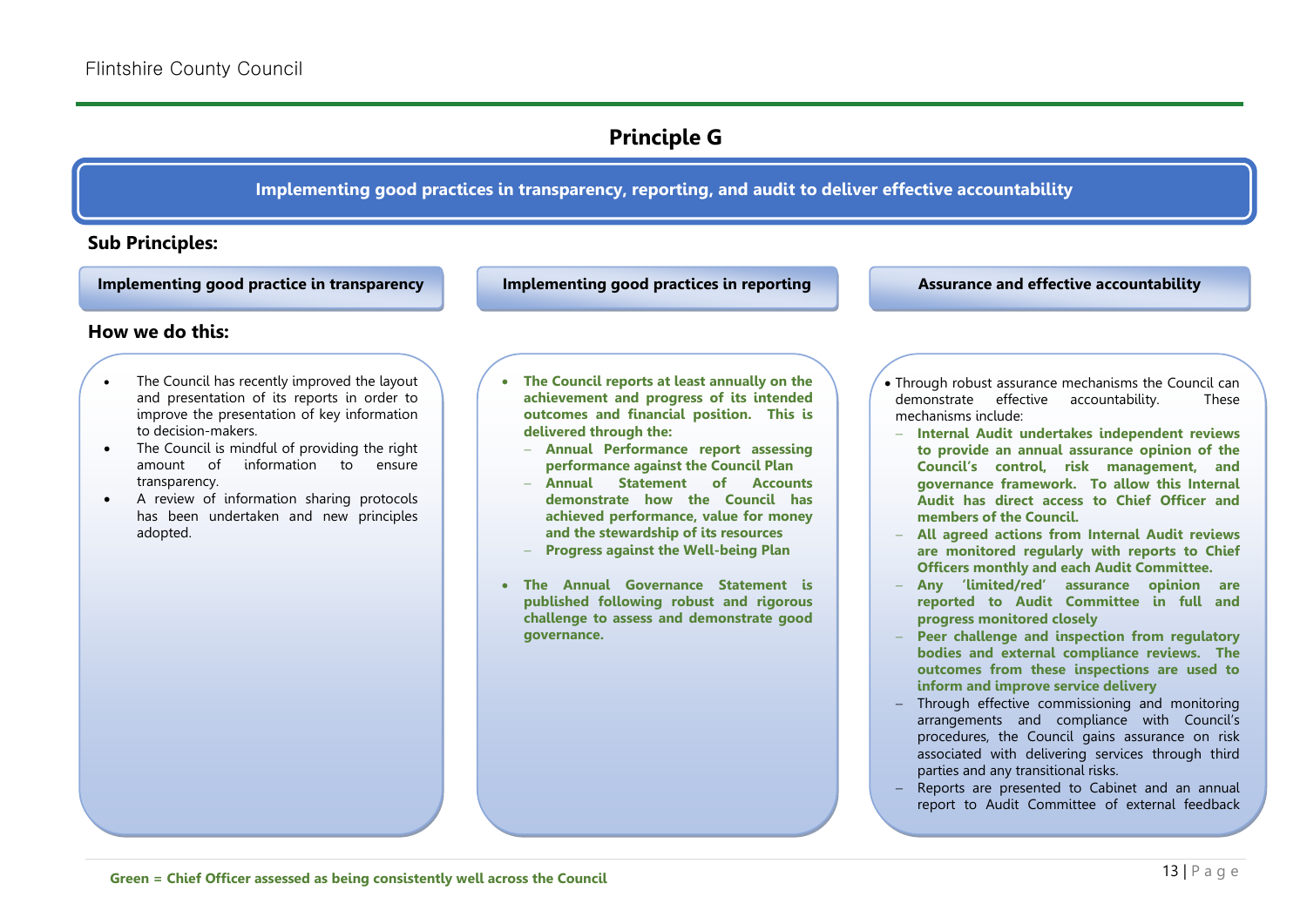# Contributors to an effective Governance Framework

| Council                                                                   | Approves the Council Plan<br><b>Endorses the Constitution</b><br>Approves the policy and financial frameworks                                                                                                                                                                                                                                                                  |
|---------------------------------------------------------------------------|--------------------------------------------------------------------------------------------------------------------------------------------------------------------------------------------------------------------------------------------------------------------------------------------------------------------------------------------------------------------------------|
| Cabinet                                                                   | Primary decision making body of the Council<br>Comprises of the Leader of the Council and Cabinet members who have responsibility for specific portfolios                                                                                                                                                                                                                      |
| <b>Audit Committee</b>                                                    | Help raise the profile of internal control, risk management and financial reporting issues within the Council, as well as providing a<br>forum for the discussion of issues raised by internal and external auditors                                                                                                                                                           |
| <b>Standards &amp; Constitution</b><br>& Democratic Services<br>Committee | Standards Committee promotes high standards of conduct by elected and co-opted members and monitors the operation of the<br>Members' Code of conduct.<br>Constitution & Democratic Services Committee considers and proposes changes to the Constitution and the Code of Corporate<br>Governance.                                                                              |
| Portfolio Programme<br><b>Boards</b>                                      | Track efficiencies, highlighting risk and mitigating actions to achievement<br>Consider the robustness of efficiency planning and forecasting and consider resourcing of planned delivery<br>Plan communication and engagement activity                                                                                                                                        |
| <b>Overview &amp; Scrutiny</b><br>Committees                              | Review and scrutinise the decisions and performance of Council, Cabinet, and Committees<br>Review and scrutinise the decisions and performance of other public bodies including partnerships<br>Assists the Council and Cabinet in the development of the Budget and Policy framework by in-depth analysis of policy issues.<br>Established the Chair/Vice Chair Liaison Group |
| Chief Officers Team &<br><b>Service Managers</b>                          | Set governance standards<br>Lead and apply governance standards across portfolios<br>Undertake annual self-assessment                                                                                                                                                                                                                                                          |
| <b>Internal Audit</b>                                                     | Provide an annual independent and objective opinion on the adequacy and effectiveness of internal control, risk management and<br>governance arrangements<br>Investigates fraud and irregularity                                                                                                                                                                               |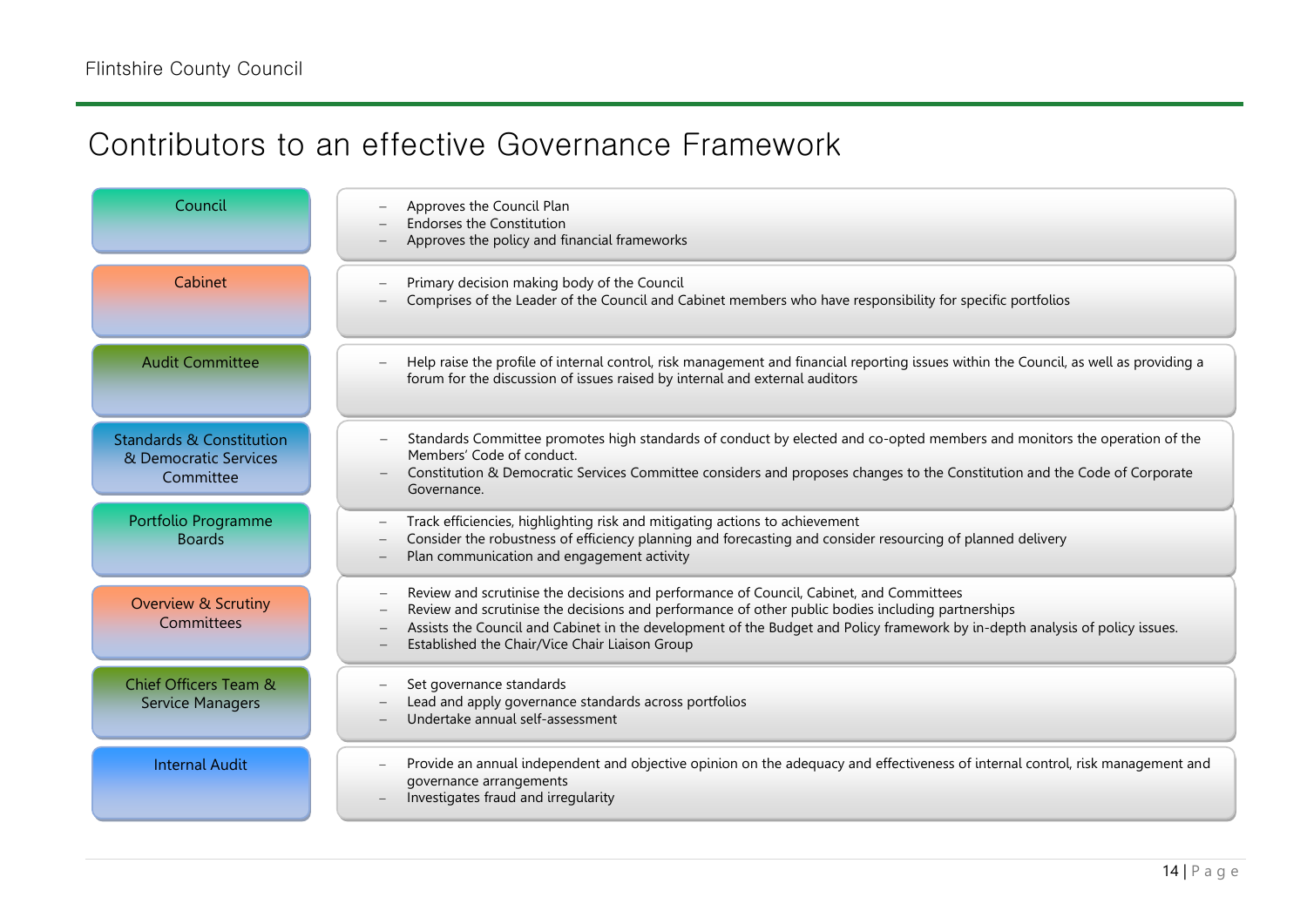# How does Flintshire Council monitor and evaluate the effectiveness of its governance arrangements?

The Council annually reviews the effectiveness of its governance framework including the system of internal control. The key elements of assurance that inform this governance review are detailed below:

| <b>Chief Officers Team</b>                                                                                                                                                   | <b>Monitoring Officer</b>                                                                                                                                                                                              | Section 151 Officer                                                                                                                             | <b>Information Governance</b>                                                                                                                                                                          | <b>Internal Audit</b>                                                                                                                                                                                                                                                                                                  |
|------------------------------------------------------------------------------------------------------------------------------------------------------------------------------|------------------------------------------------------------------------------------------------------------------------------------------------------------------------------------------------------------------------|-------------------------------------------------------------------------------------------------------------------------------------------------|--------------------------------------------------------------------------------------------------------------------------------------------------------------------------------------------------------|------------------------------------------------------------------------------------------------------------------------------------------------------------------------------------------------------------------------------------------------------------------------------------------------------------------------|
| Corporate oversight and<br>strategic planning<br>Annual<br>Corporate<br>Governance Assessment<br>Implement and monitor<br>other<br>regulatory<br>and<br>governance protocols | regulatory<br>Legal and<br>assurance<br>Monitors the operation<br>of the Constitution<br>Ombudsman<br>investigations                                                                                                   | administration<br>Proper<br>the<br>Council's<br>οf<br>financial affairs                                                                         | Senior<br>Designated<br>Information Risk Owner<br>(SIRO)<br>Protection<br>Data<br>$\bullet$<br>procedures<br>including<br><b>GDPR</b><br>Information Security &<br>Management<br>Records<br>procedures | Annual opinion report on<br>adequacy of internal controls,<br>risk<br>management<br>and<br>governance arrangements<br>• Internal Audit plan and report<br>tracking / performance by<br><b>Audit Committee</b><br>Provision<br>advice<br>of<br>୍ୟ<br>consultancy<br>Undertake Investigation and<br>proactive Fraud work |
| Overview & Scrutiny                                                                                                                                                          | <b>Audit Committee</b>                                                                                                                                                                                                 | <b>Risk Management</b>                                                                                                                          | <b>External Audit / Inspections</b>                                                                                                                                                                    | <b>Counter Fraud</b>                                                                                                                                                                                                                                                                                                   |
| Policy<br>review<br>and<br>challenge<br>Overview & scrutiny of<br>topics<br>Portfolio<br>Corporate &<br>&<br><b>Risk</b><br>Performance<br>monitoring                        | Self-assessment<br>of<br><b>Audit Committee</b><br>Review effectiveness of<br>internal and external<br>audit<br>Consider the adequacy<br>of the internal control,<br>risk management and<br>Governance<br>arrangements | Management<br>Risk<br>$\bullet$<br>Policy and Strategy<br>Quarterly monitoring<br>$\bullet$<br>and<br>reporting<br>of<br><b>Strategic Risks</b> | • Financial<br>statements<br>audit<br>• Thematic<br>&<br>national<br>reviews<br>Other<br>external<br>$\bullet$<br>inspections                                                                          | • Anti-Fraud and Corruption<br>Whistleblowing<br>&<br>arrangements<br>Codes of Conduct<br>for<br><b>Officers and Members</b><br>Financial<br>and<br>Contract<br><b>Procedure Rules</b>                                                                                                                                 |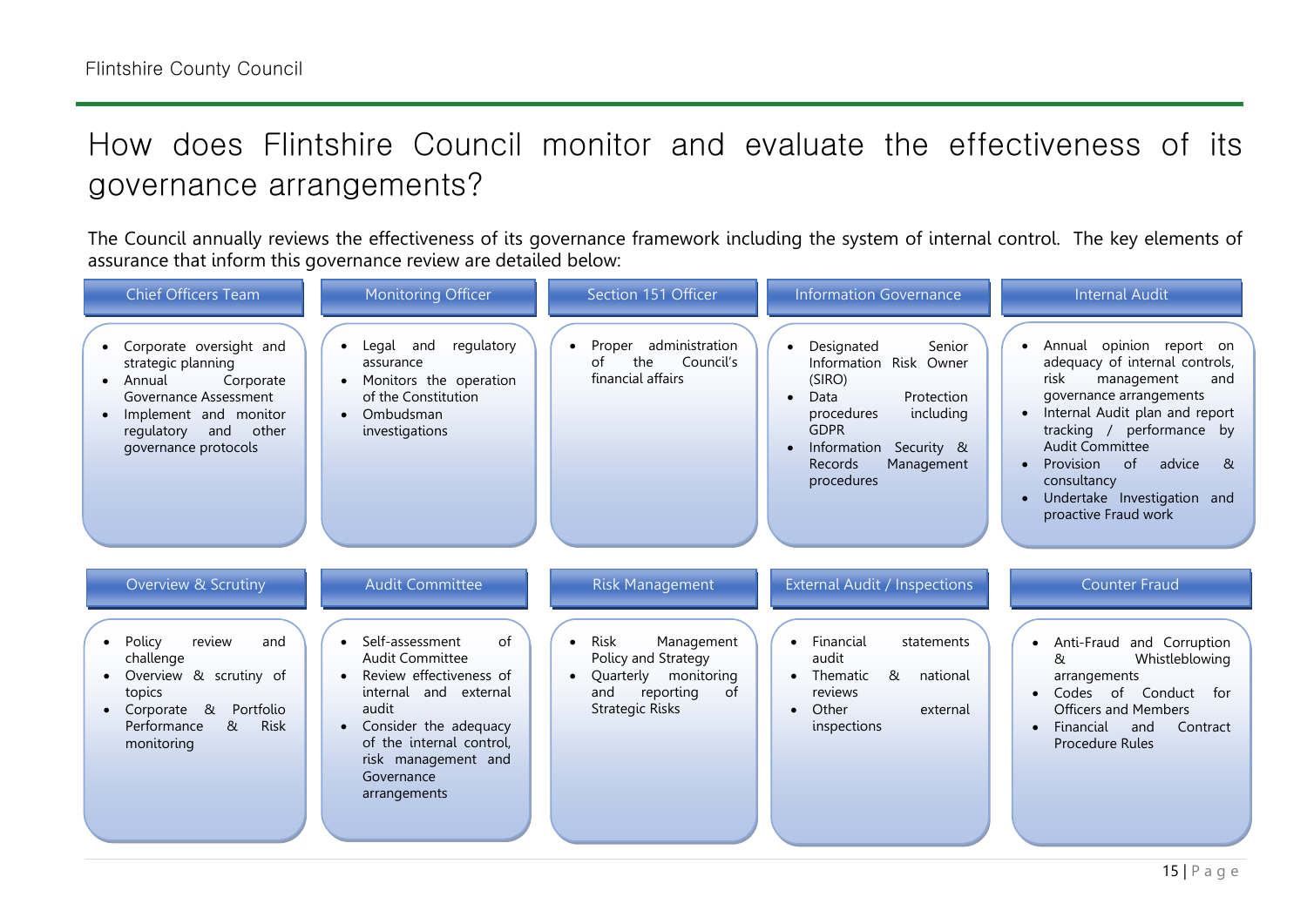# How has the Council addressed the governance and strategic issues from 2017/18?

The 2017/18 Annual Governance Statement contained 14 key improvement areas as i) Internal Council Governance issues – those derived from the portfolio, Overview and Scrutiny and Audit Committee annual self-assessments that affect the internal governance arrangements of the Council; and, ii) Strategic Council Plan issues – those that were identified as part of the Council Plan for 2017/18 which remained unmitigated i.e. a 'Red' risk status.

The issues and how they were addressed are below:

| <b>Internal Council</b><br>(i)<br>Governance issues                                                                                                                         | <b>Risk</b>                                                                                                                                                                                                                                                                                                                                                                                                                                      | Mitigation                                                                                                                                                                                                                                                                                                                                                                                                                               | <b>Management Comment</b>                                                                                                                                                                                                                                                                                                                                                                                                                                                                                                                                                                                                                | <b>Current Status</b>                                                                                                                                                                                                                                                                                                                                                                                                                                     |
|-----------------------------------------------------------------------------------------------------------------------------------------------------------------------------|--------------------------------------------------------------------------------------------------------------------------------------------------------------------------------------------------------------------------------------------------------------------------------------------------------------------------------------------------------------------------------------------------------------------------------------------------|------------------------------------------------------------------------------------------------------------------------------------------------------------------------------------------------------------------------------------------------------------------------------------------------------------------------------------------------------------------------------------------------------------------------------------------|------------------------------------------------------------------------------------------------------------------------------------------------------------------------------------------------------------------------------------------------------------------------------------------------------------------------------------------------------------------------------------------------------------------------------------------------------------------------------------------------------------------------------------------------------------------------------------------------------------------------------------------|-----------------------------------------------------------------------------------------------------------------------------------------------------------------------------------------------------------------------------------------------------------------------------------------------------------------------------------------------------------------------------------------------------------------------------------------------------------|
| Views and experiences of •<br>citizens, service users and<br>organisations of different<br>including<br>backgrounds<br>reference to future needs<br>are taken into account. | planning •<br>Service<br>does not take into<br>account service user's<br>needs in the future.<br>Legal and or judicial<br>challenges.<br>effective<br>Lack of<br>$\bullet$<br>feedback<br>mechanisms<br>to<br>inform stakeholders<br>how their views have<br>taken<br>into<br>been<br>account: stakeholders<br>uninformed<br>remain<br>likely to<br>and<br>less<br>support<br>service<br>change.<br>Lack of structures to<br>public<br>encourage | Development<br>of<br>an<br>integrated<br>impact<br>assessment approach to<br>inform budget decisions<br>longer<br>and<br>term<br>sustainability of services.<br>Communication<br>strategies<br>developed<br>and actioned for all<br>decisions<br>major<br>affecting the public.<br>effective<br>that<br>Ensure<br>feedback<br>mechanisms<br>into<br>built<br>are<br>communication<br>strategies, taking into<br>account the diversity of | Integrated impact assessments (IIA)<br>now developed and used to inform<br>2018/19 business planning. CAMMS<br>system been updated with IAA for<br>all relevant efficiency projects and<br>policies; process to<br>fully<br>be<br>operational from May 2019.<br>Although the Council has policies<br>and procedures to ensure the<br>lawfulness of its decisions the<br>potential for legal and judicial<br>challenges remain an ongoing risk<br>to the authority.<br>Communication<br>strategies<br>have<br>been developed for policy change<br>and other major decisions affecting<br>public, including feedback<br>the<br>mechanisms. | Open<br>Integrated<br>Impact<br>Assessment needs to be<br>consistently<br>embedded<br>within business planning.<br>Integrated<br>Impact<br>Assessment process has<br>been developed and has<br>been used<br>manually.<br>Full conversion to digital<br>system tested.<br>New refined reporting<br>process to better capture<br>'Impact' risks<br>to<br>be<br>trialled from June.<br>Communication<br>strategies<br>have<br>been<br>developed, but need to |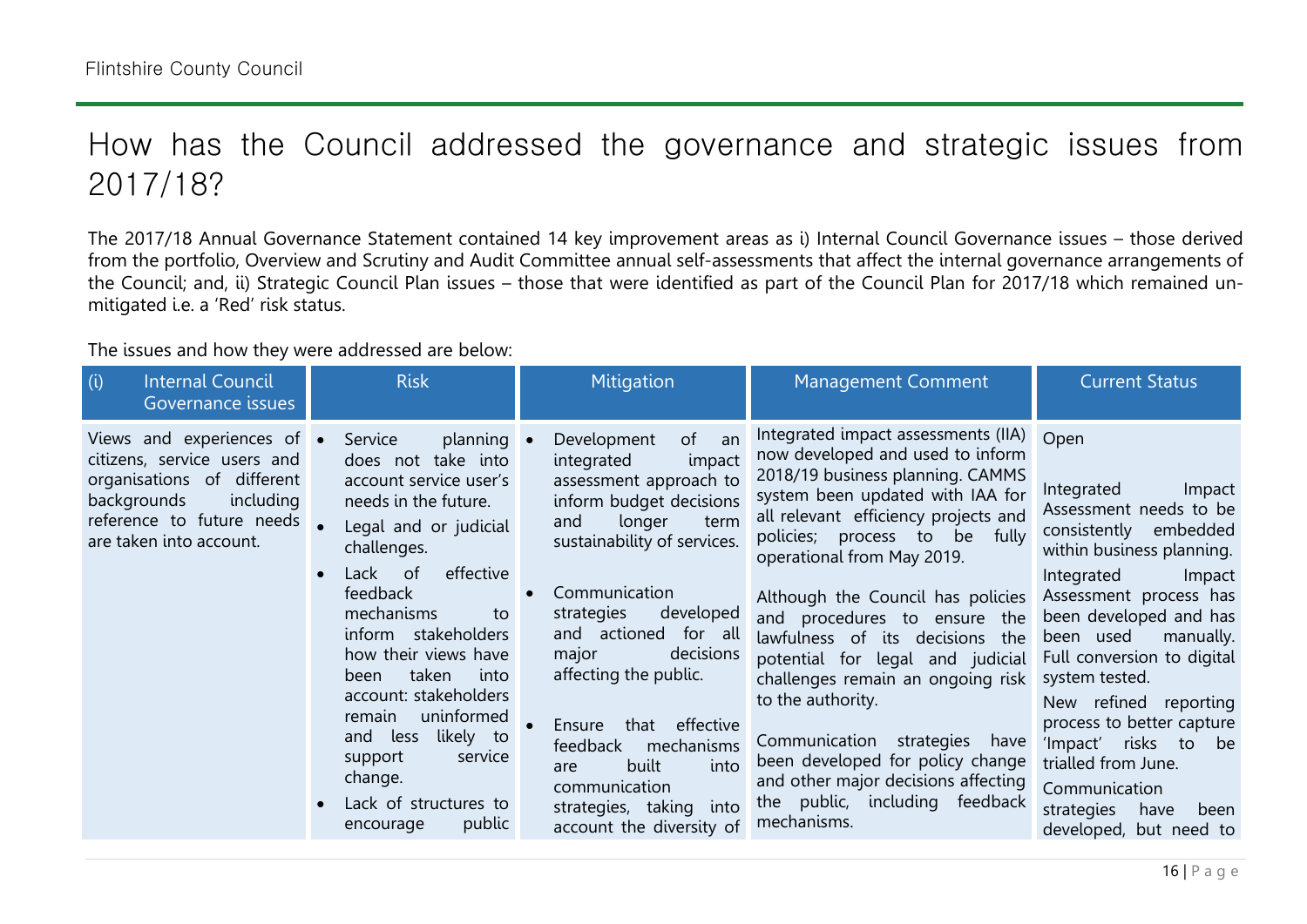| (i)<br><b>Internal Council</b><br>Governance issues                                                           | <b>Risk</b>                                                                                                                                               | Mitigation                                                                                                                                             | <b>Management Comment</b>                                                                                                                                                                                                                                                                                                                                                                                                                                                                                                                                                                                | <b>Current Status</b>                                                                                                                                                                                                                                                                                         |
|---------------------------------------------------------------------------------------------------------------|-----------------------------------------------------------------------------------------------------------------------------------------------------------|--------------------------------------------------------------------------------------------------------------------------------------------------------|----------------------------------------------------------------------------------------------------------------------------------------------------------------------------------------------------------------------------------------------------------------------------------------------------------------------------------------------------------------------------------------------------------------------------------------------------------------------------------------------------------------------------------------------------------------------------------------------------------|---------------------------------------------------------------------------------------------------------------------------------------------------------------------------------------------------------------------------------------------------------------------------------------------------------------|
|                                                                                                               | participation                                                                                                                                             | communication<br>methods.                                                                                                                              |                                                                                                                                                                                                                                                                                                                                                                                                                                                                                                                                                                                                          | be consistently applied.                                                                                                                                                                                                                                                                                      |
| Identifying and managing .<br>risks to the achievement of<br>outcomes.                                        | <b>Risks</b><br>$not \bullet$<br>are<br>during<br>mitigated<br>transitional<br><b>or</b><br>implementation<br>phases.<br>Outcomes are under-<br>achieved. | Consistent<br>application<br>of the Council's risk<br>management approach<br>all<br>across<br>strategic,<br>operational<br>and<br>partnership working. | Risks are well managed during<br>implementation<br>transitional and<br>An<br>implementation<br>phases.<br>template has been developed to<br>implementations<br>track<br>and<br>associated risks.<br>Early indications identify that risks<br>are well managed throughout all<br>phases of strategic delivery.<br>Outcomes have been achieved as<br>demonstrated<br>by<br>regular<br>performance monitoring.<br>The Council's Risk Management<br>Policy and Strategy has been<br>reviewed to reflect consistency of<br>all strategic,<br>approach across<br>operational<br>and<br>partnership<br>working. | Open<br>Risks managed well in<br>practice and Policy and<br>Strategy been updated<br>escalation<br>including<br>protocol; however, not<br>consistently<br>yet<br>embedded.<br><b>New</b><br>risk<br>register<br>approach<br>for<br>oversight<br>management<br>been<br>developed<br>for<br>regular monitoring. |
| Ensuring capacity exists to .<br>generate the information<br>required to review service<br>quality regularly. | Reduction in service .<br>quality.<br>Inability<br>to<br>benchmark<br>and<br>service<br>compare<br>quality.                                               | that<br>Ensure<br>service<br>reform, succession and<br>workforce<br>planning<br>takes<br>into<br>account<br>information<br>requirements.               | Services<br>review<br>where<br>benchmarking is going to improve<br>information to inform<br>service<br>quality.<br>Council<br><b>The</b><br>has<br>corporate<br>membership of APSE Performance<br>Networks and other benchmarking<br>bodies providing the opportunity<br>for a high number of services to                                                                                                                                                                                                                                                                                                | Open<br>Improvements<br>made<br>2018/19.<br>during<br>However, risk to be kept<br>for<br>further<br>open<br>improvement.                                                                                                                                                                                      |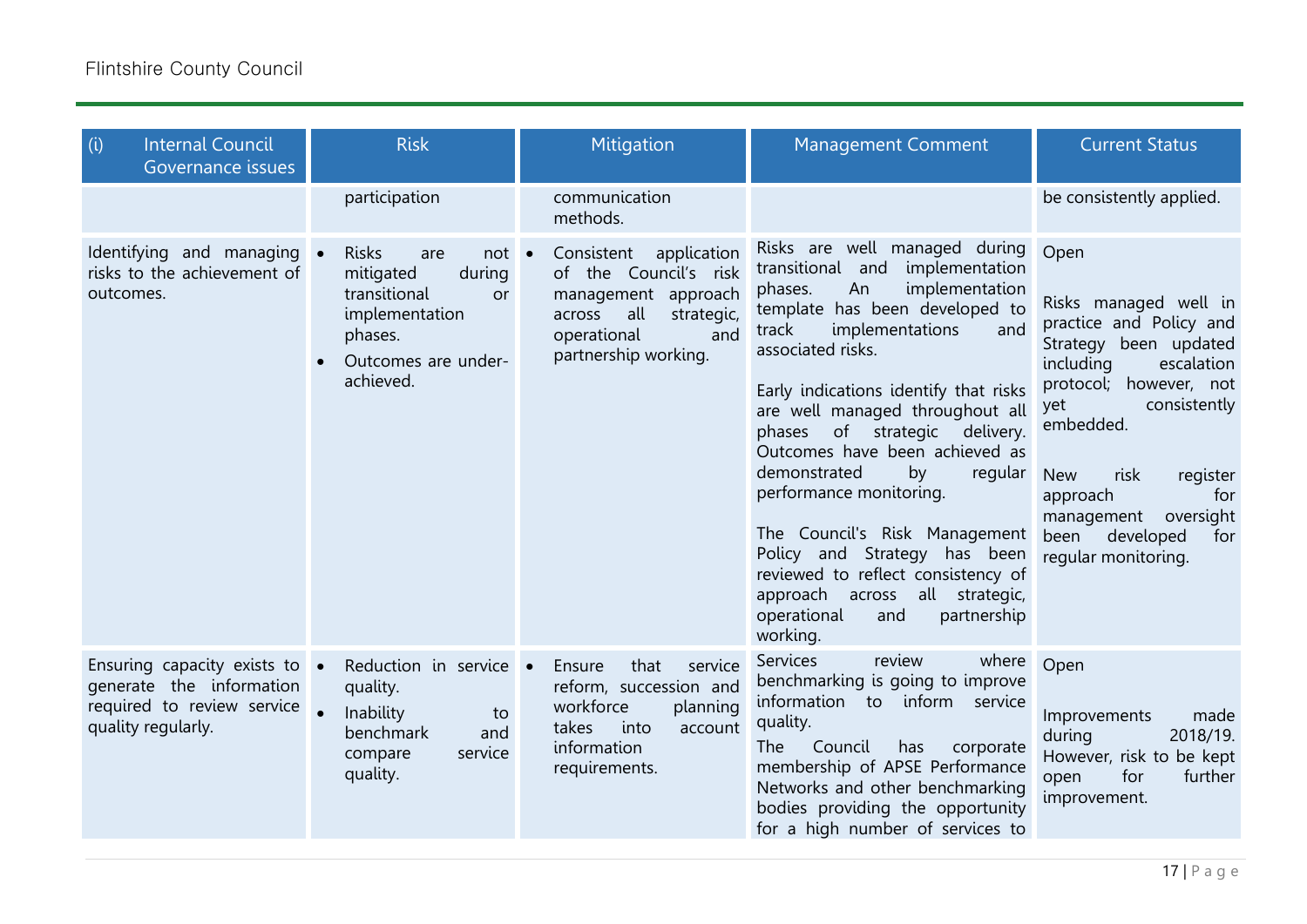| (i)<br><b>Internal Council</b><br>Governance issues                                                                                    | <b>Risk</b>                                                                                                                                                                          | Mitigation                                                                                                                                                                                                                                                                                                                              | <b>Management Comment</b>                                                                                                                                                                                                                                                                                                                                                                                                                                                                           | <b>Current Status</b>                                                                                                                                                                                                                                         |
|----------------------------------------------------------------------------------------------------------------------------------------|--------------------------------------------------------------------------------------------------------------------------------------------------------------------------------------|-----------------------------------------------------------------------------------------------------------------------------------------------------------------------------------------------------------------------------------------------------------------------------------------------------------------------------------------|-----------------------------------------------------------------------------------------------------------------------------------------------------------------------------------------------------------------------------------------------------------------------------------------------------------------------------------------------------------------------------------------------------------------------------------------------------------------------------------------------------|---------------------------------------------------------------------------------------------------------------------------------------------------------------------------------------------------------------------------------------------------------------|
|                                                                                                                                        |                                                                                                                                                                                      |                                                                                                                                                                                                                                                                                                                                         | benchmark.                                                                                                                                                                                                                                                                                                                                                                                                                                                                                          |                                                                                                                                                                                                                                                               |
| Developing<br>and $\bullet$<br>an effective<br>maintaining<br>workforce plan to enhance<br>allocation<br>of<br>strategic<br>resources. | Sustainability<br>$of \bullet$<br>service provision.<br>Ineffective allocation<br>of resources.<br>Reputational damage<br>$\bullet$<br>following reduction<br>in quality of service. | Workforce planning for<br>senior levels within each<br>portfolio<br>assessing<br>workforce<br>demographics, changing<br>requirements<br>and<br>market demand.<br>of<br>Development<br>a<br>succession<br>plan,<br>identifying<br>of<br>areas<br>talent and<br>additional<br>support for growth and<br>continued<br>service<br>delivery. | Comprehensive workforce planning<br>continues to be carried out across<br>the authority. The risk to the<br>sustainability of service provision<br>remains moderate.                                                                                                                                                                                                                                                                                                                                | Open<br>Improvements<br>made<br>2018/19.<br>during<br>However, risk to be kept<br>for<br>further<br>open<br>improvement.                                                                                                                                      |
| Effective arrangements for •<br>safe collection, storage, use<br>and sharing data.                                                     | Legal challenge and •<br>fines.<br>Personal<br>$\bullet$<br>confidentiality<br>breached.                                                                                             | Provision<br>of<br>clear<br>quidelines,<br>awareness<br>appropriate<br>and<br>training.<br>Oversee and supervision<br>of arrangements<br>by<br>managers.                                                                                                                                                                                | Policies and procedures remain in<br>place covering all aspects of data<br>have<br>protection.<br>These<br>been<br>of<br>reviewed<br>the<br>part<br>as<br>implementation of the General<br>Data Protection Regulation (GDPR)<br>From May 2019 the financial<br>penalties increased to 20 million<br>Euros and data subjects can seek<br>compensation. Despite mitigation<br>the risk of legal challenges and<br>fines relating to a breach of data<br>protection remains a risk for the<br>Council. | Open<br>Significant progress has<br>made<br>in<br>been<br>developing protocols etc<br>monitoring<br>and<br>in<br>arrangements.<br>Needs to remain open as<br>insufficient evidence that<br>all<br>is<br>embedded<br>consistently<br>across all<br>portfolios. |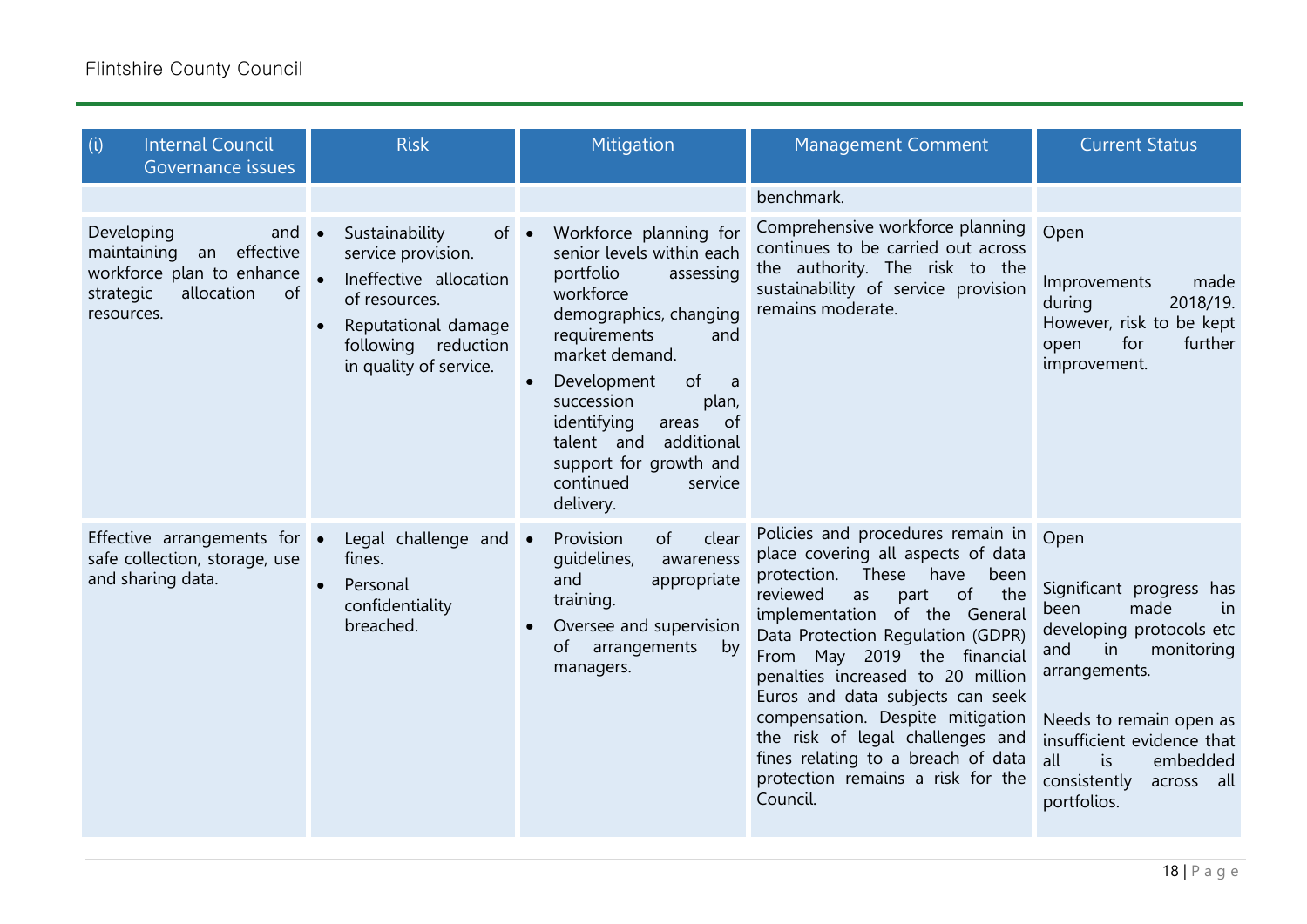| (i)<br><b>Internal Council</b><br>Governance issues                                                              | <b>Risk</b>                                                                                                                                                            | Mitigation                                                                                                                                            | <b>Management Comment</b>                                                                                                       | <b>Current Status</b>                                                                                                                         |
|------------------------------------------------------------------------------------------------------------------|------------------------------------------------------------------------------------------------------------------------------------------------------------------------|-------------------------------------------------------------------------------------------------------------------------------------------------------|---------------------------------------------------------------------------------------------------------------------------------|-----------------------------------------------------------------------------------------------------------------------------------------------|
| Performance management:<br>(Identified by Overview and<br>Scrutiny Committee chair).                             | Council's approach to •<br>performance<br>management<br>and<br>monitoring is<br>not<br>fully<br>understood;<br>leading to ineffective<br>challenge<br>and<br>scrutiny. | workshop:<br>Member<br>the<br>understanding<br>Council's<br>performance<br>management approach<br>and supporting systems.                             | A workshop explaining the Council<br>Plan and it's measures in relation to<br>performance<br>management<br>was<br>held in 2018. | Open<br>Additional<br>workshops<br>focussing on the Council<br>Plan<br>2019/20<br>and<br>performance<br>management to be held<br>during 2019. |
| Agreed actions within the $\bullet$<br>Red / limited (4) assurance<br>Internal Audit reports are<br>implemented. | address •<br>Failure<br>to<br>control<br>and<br>issues<br>qovernance<br>identified as part of<br>audit<br>the<br>work<br>undertaken.                                   | Detailed action plans in<br>place to address the<br>findings, including the<br>establishment of a joint<br>scrutiny<br>and<br>audit<br>liaison group. | Joint Audit and Scrutiny Liaison<br>Group established.                                                                          | Open<br>Liaison group<br>in in<br>early<br>further<br>stages;<br>development needed to<br>secure outcomes.                                    |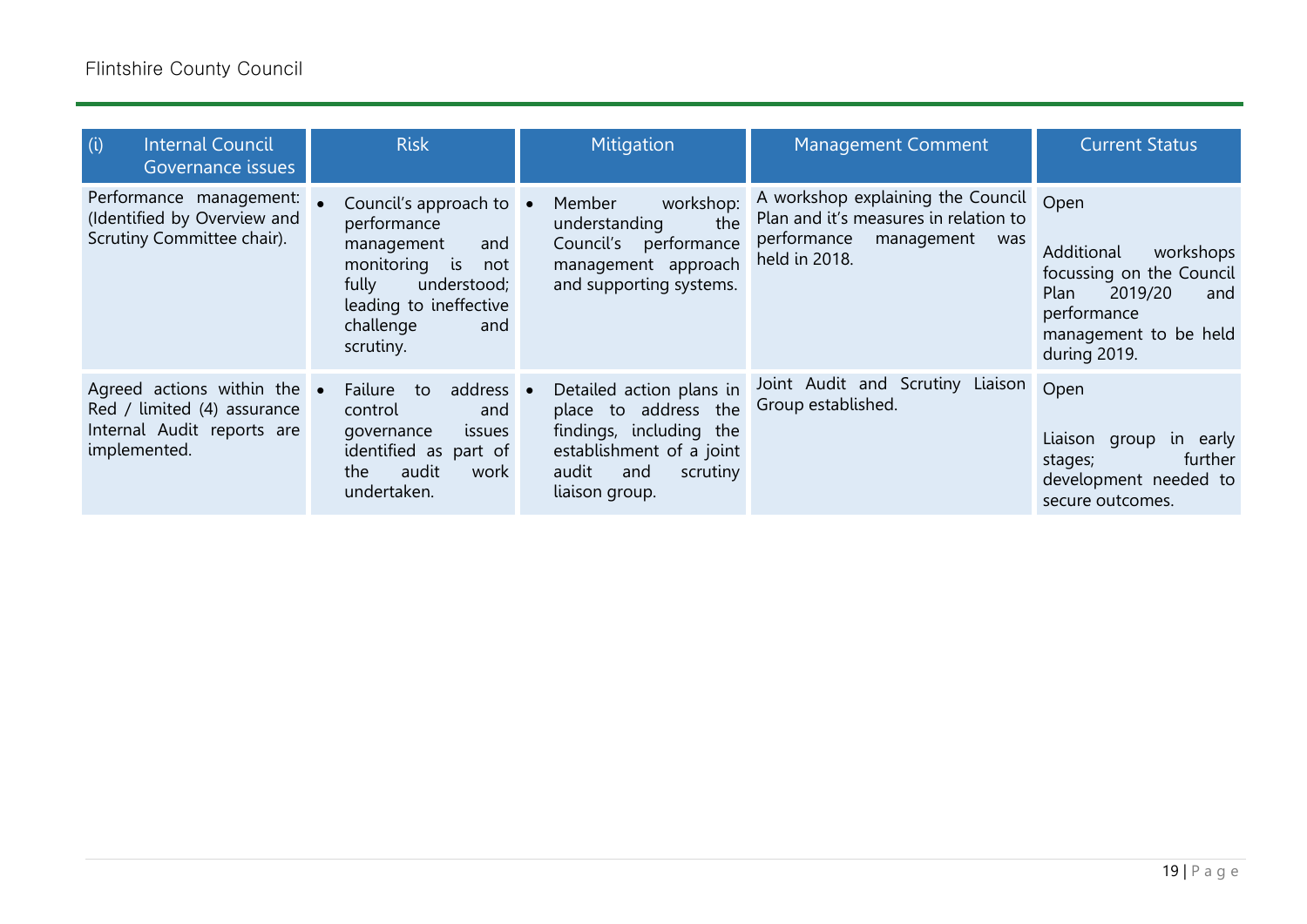| (ii) Strategic Issues from<br>the 2017/18 Council<br>Plan                                                                                                                                 | <b>Risk</b>                                                                                                                                                                                                                     | Mitigation                                                                                                                                                                                                                                                                                                                                                                                                                                                 | <b>Management Comment</b>                                                                                                                                                                                                                                                                        | <b>Current Status</b>                                                   |
|-------------------------------------------------------------------------------------------------------------------------------------------------------------------------------------------|---------------------------------------------------------------------------------------------------------------------------------------------------------------------------------------------------------------------------------|------------------------------------------------------------------------------------------------------------------------------------------------------------------------------------------------------------------------------------------------------------------------------------------------------------------------------------------------------------------------------------------------------------------------------------------------------------|--------------------------------------------------------------------------------------------------------------------------------------------------------------------------------------------------------------------------------------------------------------------------------------------------|-------------------------------------------------------------------------|
| <b>Supportive Council:</b><br>Availability<br>of sufficient<br>funding to resource key<br>priorities - with particular<br><b>Disabled</b><br>reference<br>to<br>Facilities Grants (DFGs). | • Demand for DFGs and •<br>adaptations are not met<br>due<br>to<br>budget<br>availability.<br>· DFGs are not delivered<br>in a timely manner;<br>under-performance<br>nationally.                                               | Response to Internal Audit<br>recommendations<br>to<br>improve processes.                                                                                                                                                                                                                                                                                                                                                                                  | Oversight Board established to<br>review and monitor progress.<br>Improvements in process and<br>timeliness evidenced in last half<br>of the year.                                                                                                                                               | Open<br><b>Ensure</b><br>improvements<br>continue<br>during<br>2019/20. |
| <b>Supportive Council:</b><br>Demand outstrips supply<br>for residential and nursing<br>home care bed availability.                                                                       | Lack of residential and<br>nursing home care bed<br>availability leading to<br>more hospital stays.<br>Increased<br>stress<br>$on \bullet$<br>$\bullet$<br>carers.<br>Primary care resources<br>$\bullet$<br>stretched further. | Expansion of Marleyfield<br>to support the medium<br>term development of the<br>nursing sector is ongoing.<br>Re-phasing of Integrated<br>Care Fund capital to fit in<br>with the Council's capital<br>has<br>programme<br>been<br>agreed<br>Welsh<br>by<br>Government.<br>Other active workstreams,<br>including<br>the<br>development of resources<br>to support the sector,<br>diagnostic<br>for<br>reviews<br>providers<br>Care<br>and<br>Conferences. | The expansion of Marleyfield to<br>support the medium term<br>development of the nursing<br>sector continues<br>under the<br>direction of the<br>Programme<br>Board.<br>A review for Programme Board<br>of demand and supply in light of<br>the new capital developments<br>has been undertaken. | Open<br>Risk rating continued to<br>be high throughout the<br>year.     |
| <b>Supportive Council:</b><br>Knowledge<br>and<br>of<br>awareness<br>safeguarding<br>not                                                                                                  | • Lack of optimisation of •<br>the<br>Council's<br>using<br>resources and workforce<br>to support safequarding.                                                                                                                 | Inclusion of safeguarding<br>in Corporate Induction.<br>Employee<br>training<br>opportunities provided on                                                                                                                                                                                                                                                                                                                                                  | Safeguarding e-learning model Closed<br>is to be implemented during<br>2019. Additional training<br>has<br>been made available to the                                                                                                                                                            | Risk rating has reduced                                                 |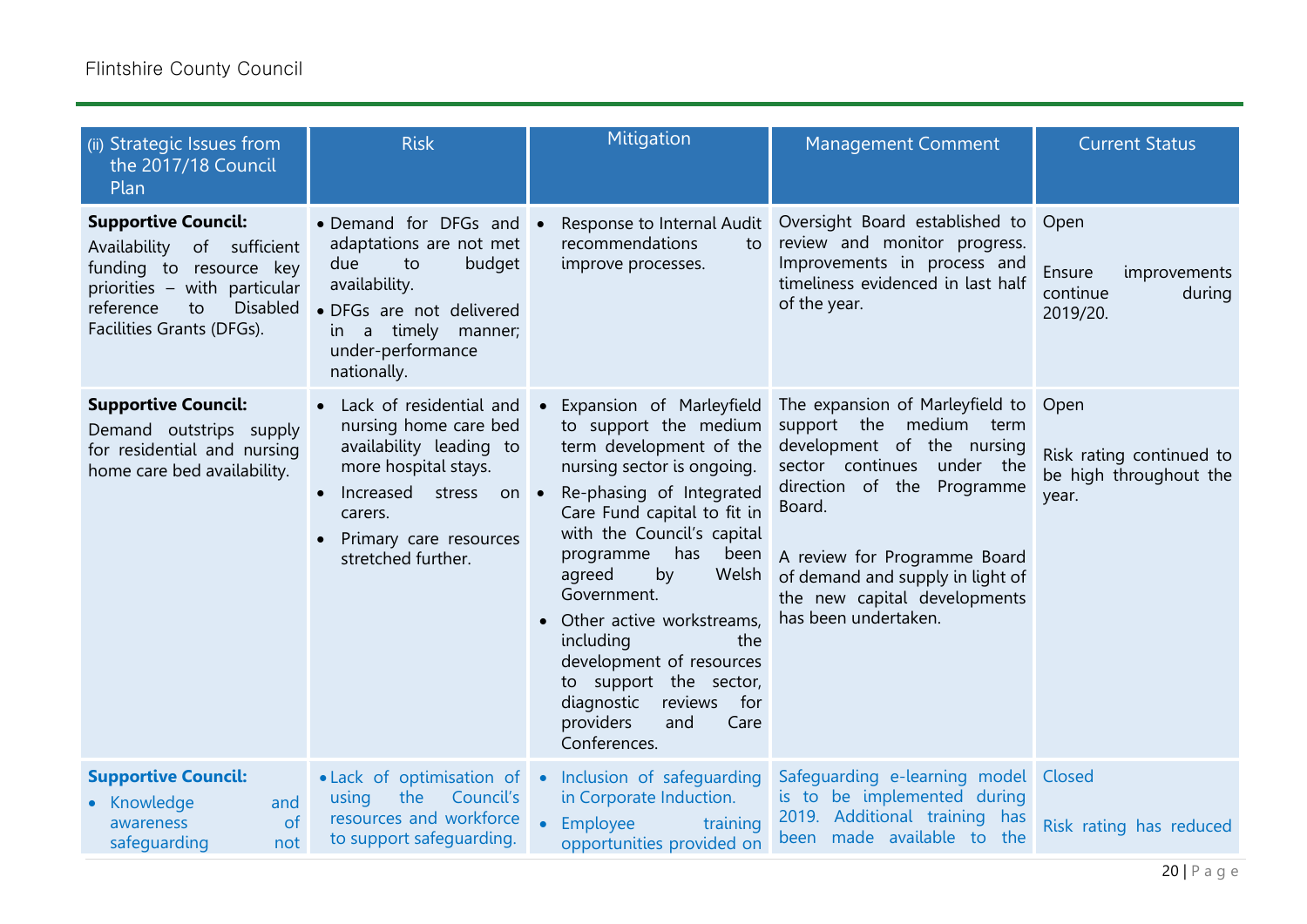| (ii) Strategic Issues from<br>the 2017/18 Council<br>Plan                                                                                                                             | <b>Risk</b>                                                                                                                                                                                                   | Mitigation                                                                                                                                                 | <b>Management Comment</b>                                                                                                                                                                                                                                                                                                                                        | <b>Current Status</b>                                                                                               |
|---------------------------------------------------------------------------------------------------------------------------------------------------------------------------------------|---------------------------------------------------------------------------------------------------------------------------------------------------------------------------------------------------------------|------------------------------------------------------------------------------------------------------------------------------------------------------------|------------------------------------------------------------------------------------------------------------------------------------------------------------------------------------------------------------------------------------------------------------------------------------------------------------------------------------------------------------------|---------------------------------------------------------------------------------------------------------------------|
| sufficiently developed in<br>all portfolios.<br>Failure to<br>implement<br>$\bullet$<br>safequarding<br>training<br>may impact on cases not<br>being recognised at an<br>early stage. |                                                                                                                                                                                                               | a regular basis.<br>Mentor support provided<br>$\bullet$<br>by senior managers and<br>link officers.                                                       | <b>Safeguarding Panel.</b><br>Periodic Safequarding bulletins<br>are published alongside regular<br>workforce news items.                                                                                                                                                                                                                                        | following<br>the<br>implementation of the<br>mitigating actions.                                                    |
| <b>Learning Council:</b><br>Numbers of school places<br>not matching the changing<br>demographics.                                                                                    | • Unfilled school places do .<br>meet<br>national<br>not<br>targets.<br>• Increased<br>repair<br>and<br>maintenance burden.                                                                                   | modernisation<br>School<br>programme.<br>Council and schools work<br>consider innovative<br>to.<br>ways for reduction in<br>capacity.                      | Reducing unfilled school places<br>via school organisation change<br>is an ongoing process. School<br>projects<br>change<br>can<br>take<br>between three and five years<br>from inception to delivery<br>before reductions of unfilled<br>places can be realised. This<br>continues to be an ongoing<br>process linked to the school<br>modernisation programme. | Closed<br>Risk level reduced from<br>'red' due to progression<br>of<br>the<br>school<br>modernisation<br>programme. |
| <b>Learning Council:</b><br>Limited funding to address<br>backlog of known<br>the<br>maintenance<br>and<br>repair<br>in Education<br>work<br>and<br>Youth assets.                     | Fabric of Education and<br>Youth<br>buildings<br>will<br>decline<br>continue<br>to<br>leading to an increase in<br>health and safety issues<br>and imbalance between<br>unfilled<br>surplus<br>and<br>places. | • Condition surveys continue<br>to identify priorities for<br>investment.<br>· Implement County Policy<br>for School re-organisation<br>and modernisation. | School<br>Modernisation Open<br>The<br>Programme is one of the<br>strategic options to address the<br>repairs<br>and<br>maintenance<br>backlog.<br>Capital<br>business<br>for<br>cases<br>improvement and repair and<br>maintenance projects in schools<br>are considered through the<br>Council's business case process.                                        | This continues to be a<br>financial risk to support<br>the school infrastructure.                                   |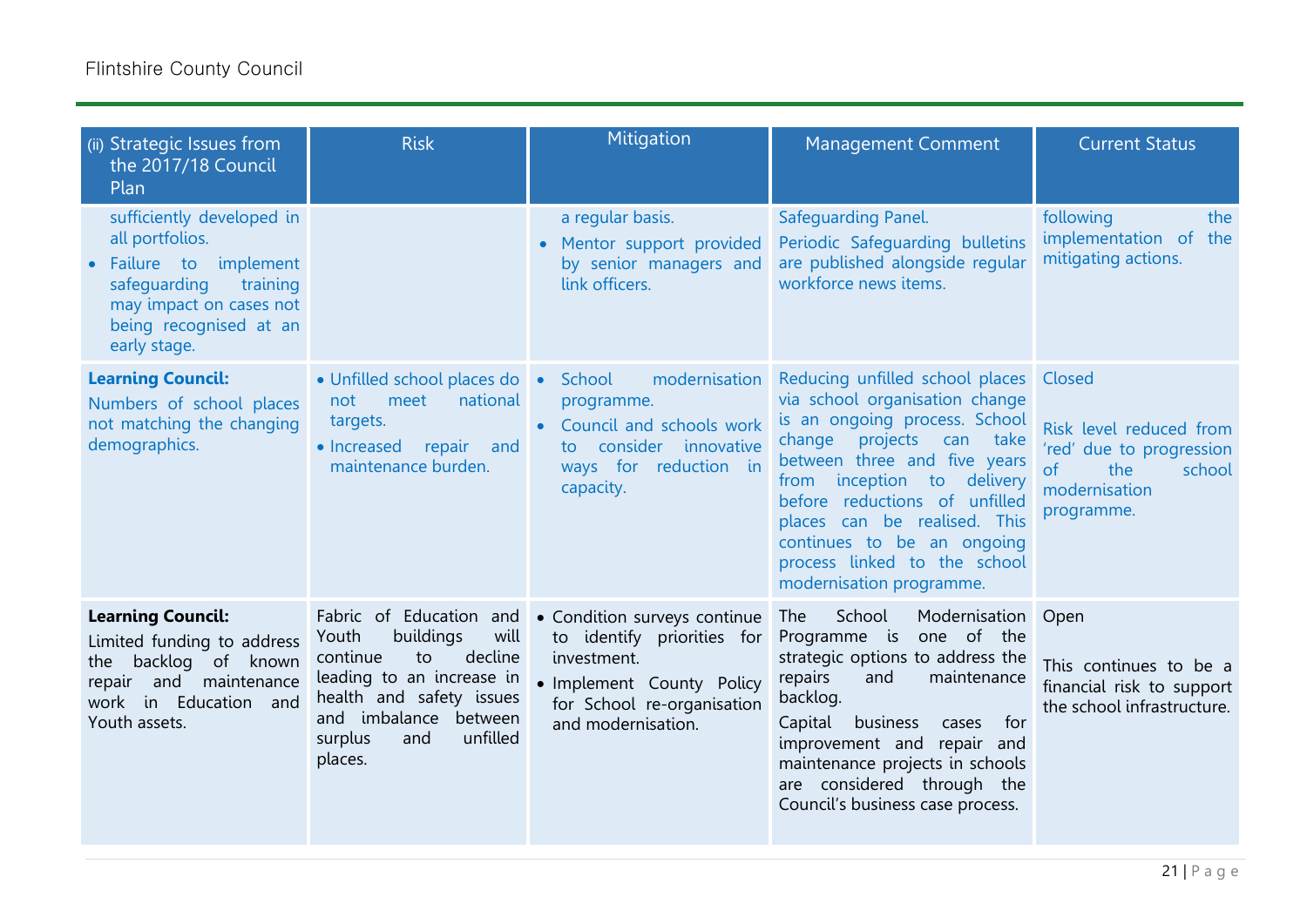| (ii) Strategic Issues from<br>the 2017/18 Council<br>Plan                                          | <b>Risk</b>                                                                                                                                                                                            | Mitigation                                                                                                                                    | <b>Management Comment</b>                                                                                                                                                                                                                                                                                                                                                                                                                                                               | <b>Current Status</b>                                                                                                                                                                                                                                |
|----------------------------------------------------------------------------------------------------|--------------------------------------------------------------------------------------------------------------------------------------------------------------------------------------------------------|-----------------------------------------------------------------------------------------------------------------------------------------------|-----------------------------------------------------------------------------------------------------------------------------------------------------------------------------------------------------------------------------------------------------------------------------------------------------------------------------------------------------------------------------------------------------------------------------------------------------------------------------------------|------------------------------------------------------------------------------------------------------------------------------------------------------------------------------------------------------------------------------------------------------|
| <b>Learning Council:</b><br>Sustainability of funding<br>streams.                                  | Reductions to Education . Collective working<br>Improvement Grant and<br>other grants at short<br>notice lead to reduced<br>when<br>delivery,<br>service<br>demand for pupil support<br>is increasing. | Head<br><b>Federations</b><br>to<br>consider<br>options<br>opportunities.<br>• Internal<br>and<br>campaigning for a reversal<br>of WG policy. | with Was a live and significant risk to Closed<br>grant funding for education at<br>and the start of the year. Some of<br>the areas of concern included:<br>external • Clarity of Teachers' Pay Award<br>for 19/20.<br>• Teachers' employers' pensions<br>cost.<br>• MEAG<br>(Minority<br><b>Ethnic</b><br>Achievement Grant).                                                                                                                                                          | Confirmation of funding<br>streams during the year<br>has reduced this risk.                                                                                                                                                                         |
| <b>Green Council:</b><br>Funding will not be secured<br>for priority flood alleviation<br>schemes. | Flood alleviation schemes<br>will not be delivered<br>leading to increased risks<br>damage<br>of<br>to<br>infrastructure<br>and<br>community disturbance.                                              | Review<br>our approach<br>to<br>funding capital projects.                                                                                     | Flintshire's<br>local<br>management strategy contains<br>an action to 'identify projects<br>programmes that are<br>and<br>affordable, maximising capital<br>funding from internal and<br>external sources'.<br>A service review is intended to<br>effective<br>create<br>a<br>more<br>approach $/$<br>structure<br>that<br>balances the ability to secure<br>funding for flood elevation<br>works with the delivery of<br>statutory duties under the flood<br>and water management act. | risk Open<br>Strategic<br><b>New</b><br>Urban<br>Drainage Scheme (SUDS)<br>legislation needs to be<br>implemented.<br>Due to increase pressure<br>of statutory duties the<br>status of risks still lie<br>within<br>the red<br><b>RAG</b><br>rating. |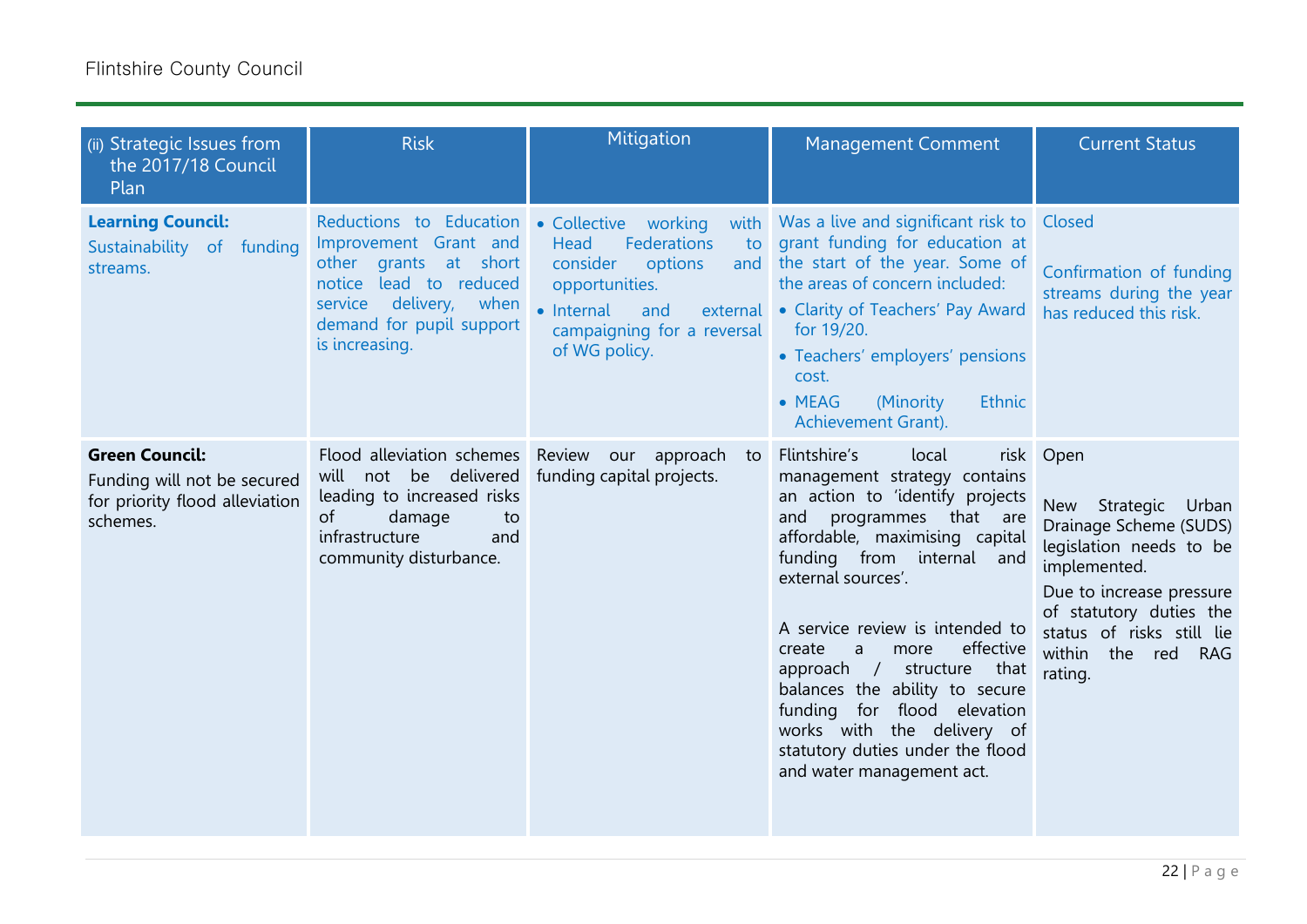| (ii) Strategic Issues from<br>the 2017/18 Council<br>Plan                      | <b>Risk</b>                                                                                             | Mitigation                                                                                                                                                    | <b>Management Comment</b>                                                                                                                                                                                                                                                                                                                                                                            | <b>Current Status</b>                                                                                                           |
|--------------------------------------------------------------------------------|---------------------------------------------------------------------------------------------------------|---------------------------------------------------------------------------------------------------------------------------------------------------------------|------------------------------------------------------------------------------------------------------------------------------------------------------------------------------------------------------------------------------------------------------------------------------------------------------------------------------------------------------------------------------------------------------|---------------------------------------------------------------------------------------------------------------------------------|
| <b>Green Council:</b><br>Adverse weather conditions<br>on the highway network. | • Road conditions across<br>Council<br>the<br>are<br>adversely affected.                                | patching<br>prioritised<br>for<br>summer<br>period.<br>• Timely responses to repair<br>defects<br>network<br><b>as</b><br>identified.                         | • Resurfacing and permanent The previous year's increase in Closed<br>schemes risk has been mitigated by a<br>number of schemes of works<br>that have been undertaken to<br>improve the condition of the<br>carriageway overall. Repairing<br>the Council's roads is a priority<br>for the service and resources<br>were provided to identify and<br>then prioritise the roads in need<br>of repair. | Planned<br>maintenance<br>works during the year<br>reduced<br>the<br>have<br>significance of this risk.                         |
| <b>Serving Council:</b><br>The scale of the financial<br>challenge.            | The<br>Council<br>has<br>insufficient<br>funding<br>to<br>priorities<br>meet its<br>and<br>obligations. | $\bullet$ The<br>Council's<br>Medium<br>Strategy<br>Financial<br>Term<br>and efficiency programme.<br>• National negotiations on<br>local government funding. | The Council's budget setting Open<br>process and management of the<br>Medium Term Financial Strategy<br>enabled the Council to set a<br>balanced budget for 2019/20.<br>The future of Council funding<br>however, remains uncertain.                                                                                                                                                                 | The initial forecast for<br>2019/20 was considered<br>by Cabinet in April 2019<br>and will continue to be<br>closely monitored. |

**Those risks closed are shown in blue text**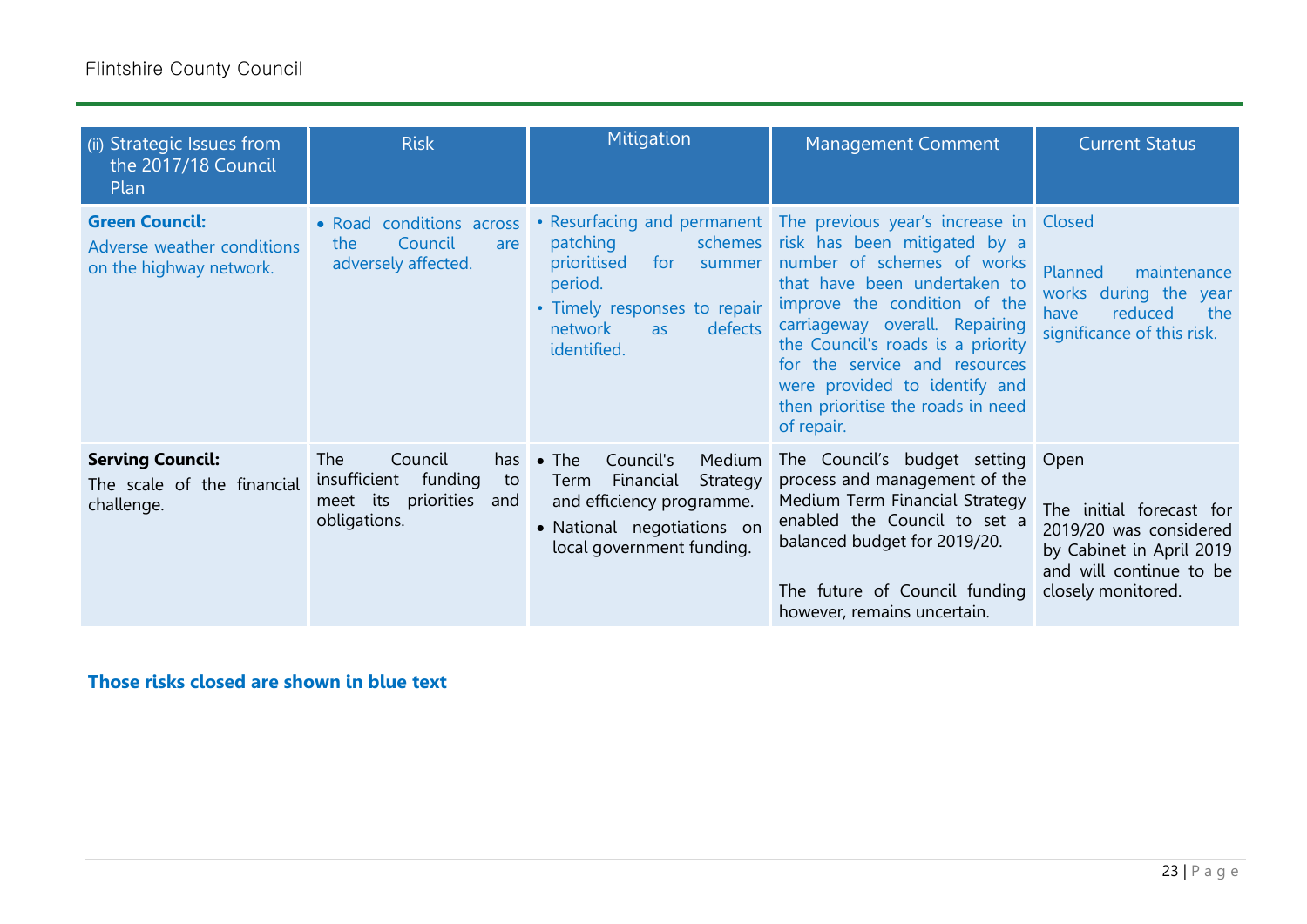# What are the significant governance and strategic issues identified during 2018/19?

The review of the effectiveness of the Council's governance framework has identified the following significant issues that will need to be addressed during 2019/20. These are categorised as:

i) Internal Council Governance issues – those derived from the portfolio, Overview and Scrutiny and Audit Committee annual selfassessments that affect the internal governance arrangements of the Council.

NOTE: Issues marked \* have been retained as high profile for further work, even though the risk score was 3 or above.

Issues marked  $#$  show risk issues which have increased in risk significance, even though they still retained a score of 3 or above

ii) Strategic Council Plan issues – those that have been identified as part of the Council Plan for 2018/19 which remain un-mitigated i.e. a 'Red' risk status.

| <b>Internal Council Governance Risk</b><br>$\vert$ i)<br><b>issues for 2018/19</b>                                                                                                                                                                                                                                                                                     |                                                                                                                    | <b>Mitigation</b>                                                                                                                                                                                                                                                                                                                                                                                                                                                                                                         |
|------------------------------------------------------------------------------------------------------------------------------------------------------------------------------------------------------------------------------------------------------------------------------------------------------------------------------------------------------------------------|--------------------------------------------------------------------------------------------------------------------|---------------------------------------------------------------------------------------------------------------------------------------------------------------------------------------------------------------------------------------------------------------------------------------------------------------------------------------------------------------------------------------------------------------------------------------------------------------------------------------------------------------------------|
| $(A1, A2, A3)$ Behaving with integrity. #<br>(E54) Developing the capability of the<br>leadership<br>entity's<br>other<br>and<br>individuals – developing protocols to<br>ensure that elected and appointed<br>leaders negotiate their respective<br>roles early on in the relationship and<br>that a shared understanding of roles<br>and objectives is maintained. # | Protecting the reputation of the Council.<br>Members not leading by example on the<br>values for the organisation. | • Refresh training and advice.<br>Sustained work with Group Leaders and the<br>$\bullet$<br>Chair of the Council.<br>• The Council has approved the Flintshire<br>Standard which sets expectations about<br>behaviour.<br>• The Council regularly sends members on the<br>WLGA Leadership Programme which will<br>explain the roles of elected members and<br>officers.<br>• There is a process of induction for councillors<br>who are new to positions of responsibility<br>within the council (e.g. committee chair or |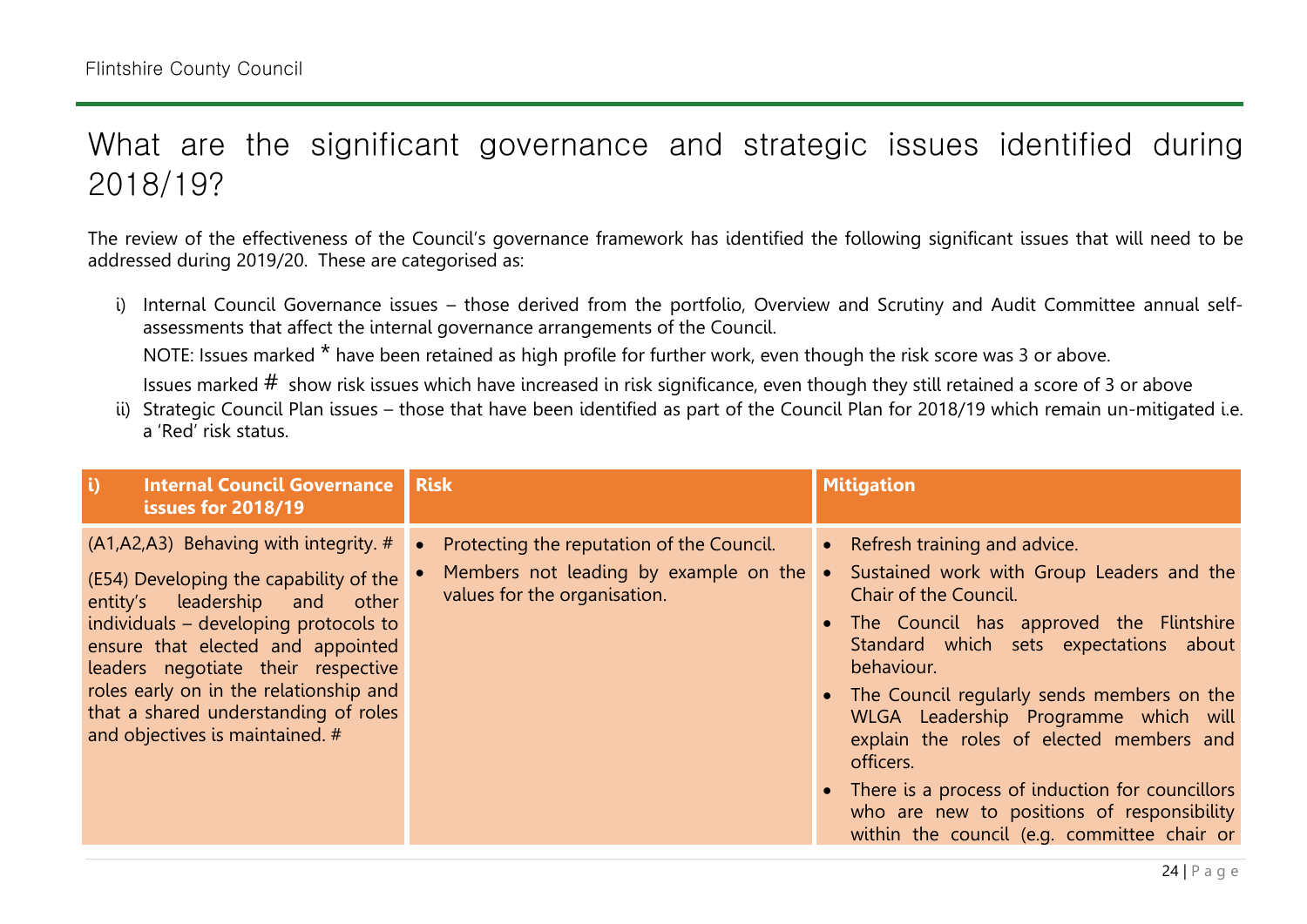| $\ddot{\mathbf{u}}$<br><b>Internal Council Governance</b><br>issues for 2018/19                                                                                                                                                                                                                                                                                                                                                                                                                                                                                                     | <b>Risk</b>                                                                                                                                                                                                                                                                           | <b>Mitigation</b>                                                                                                                                                                                                                                                                                                                                                                                                                                                                            |
|-------------------------------------------------------------------------------------------------------------------------------------------------------------------------------------------------------------------------------------------------------------------------------------------------------------------------------------------------------------------------------------------------------------------------------------------------------------------------------------------------------------------------------------------------------------------------------------|---------------------------------------------------------------------------------------------------------------------------------------------------------------------------------------------------------------------------------------------------------------------------------------|----------------------------------------------------------------------------------------------------------------------------------------------------------------------------------------------------------------------------------------------------------------------------------------------------------------------------------------------------------------------------------------------------------------------------------------------------------------------------------------------|
|                                                                                                                                                                                                                                                                                                                                                                                                                                                                                                                                                                                     |                                                                                                                                                                                                                                                                                       | cabinet member). This explains the remits of<br>elected councillors and officers.<br>Council procedures further reinforce the<br>respective roles.                                                                                                                                                                                                                                                                                                                                           |
| Demonstrating<br>(A8)<br>strong •<br>commitment to ethical values. #                                                                                                                                                                                                                                                                                                                                                                                                                                                                                                                | realisation of external service<br>Under<br>providers to provide social value benefits<br>that communities can gain from.                                                                                                                                                             | Review of expectations of external providers,<br>both voluntary and contractual, as part of the<br>implementation of a new Social Value Strategy<br>(endorsed Cabinet March 2019).<br>Initial focus is to generate social value through<br>procurement.                                                                                                                                                                                                                                      |
| stakeholder .<br>(B23, 24, 25)<br>Engaging<br>effectively,<br>including<br>individuals<br>citizens and service users. *<br>(E61) Developing the capability of the<br>leadership<br>and<br>entity's<br>other<br>individuals $-$ ensure that there are<br>structures in place to encourage<br>public participation. *<br>Managing performance –<br>(F69)<br>making decisions based on relevant,<br>clear objective analysis and advice<br>pointing out the implications and<br>risks inherent in the organisation's<br>financial, social and environmental<br>position and outlook. * | Ensuring that impacts, both negative and<br>positive are fully understood when making<br>Council decisions.<br>Public participation is not built into<br>consultation and communication strategies,<br>mis-communication<br>leading to<br>and<br>difficulties in implementing change. | Template and quidance for all committee<br>reports to ensure that both communications<br>and risk are comprehensively considered and<br>reported on as part of the Integrated Impact<br>Assessment. captures Specific issues which<br>may be of consequence for protected groups<br>and other issues of impact need to be<br>considered and captured.<br>New format for reporting to be introduced<br>Summer 2019.<br>Increased use of tools such as Gov. Delivery<br>and Customer Accounts. |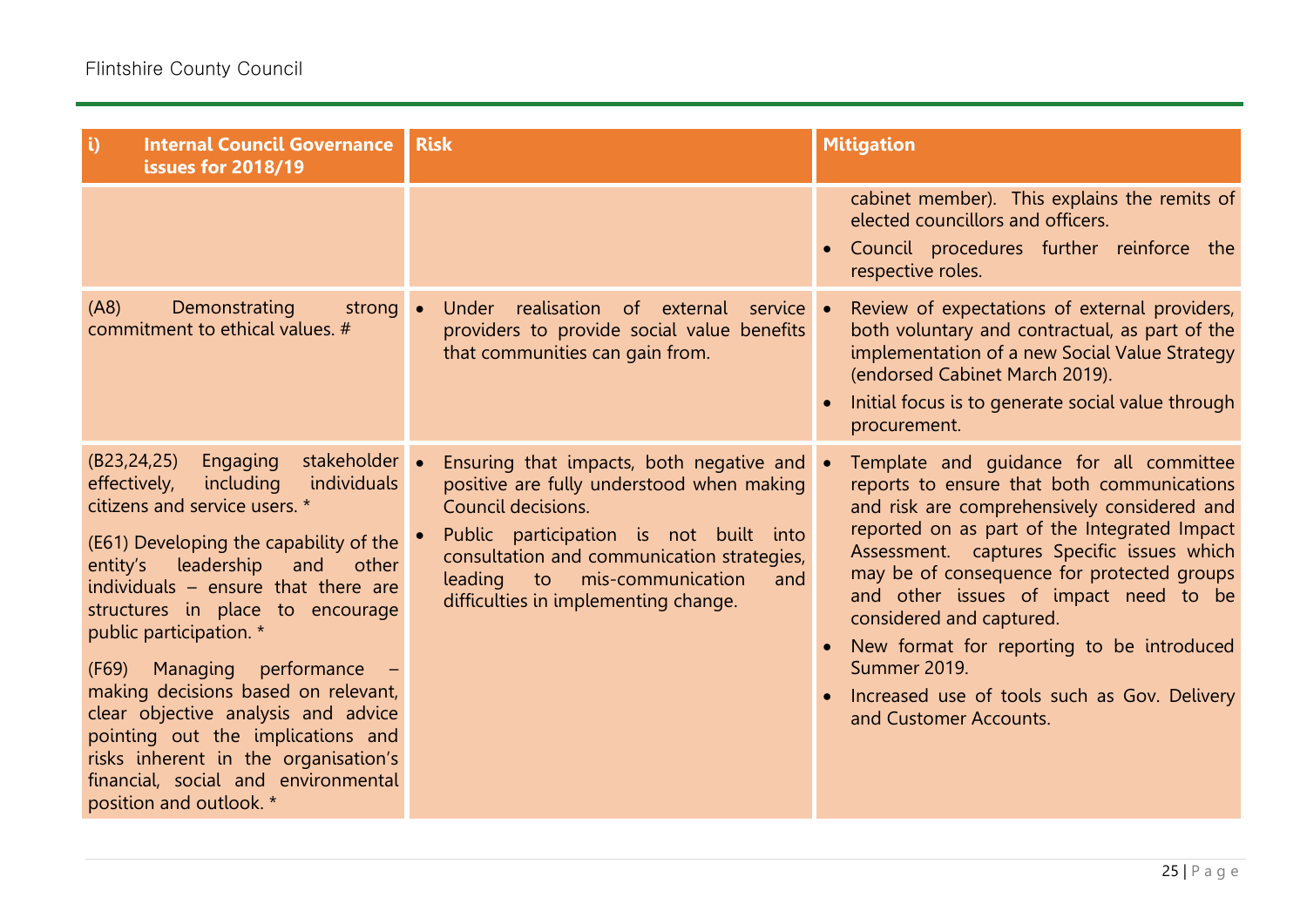| $\ddot{\mathbf{i}}$<br><b>Internal Council Governance</b><br>issues for 2018/19                                                                                                                                                                                                                                                                                           | <b>Risk</b>                                                                                                                                                                                                                                                                                                                                                                                                                                                                                       | <b>Mitigation</b>                                                                                                                                                                                                                                                                                 |
|---------------------------------------------------------------------------------------------------------------------------------------------------------------------------------------------------------------------------------------------------------------------------------------------------------------------------------------------------------------------------|---------------------------------------------------------------------------------------------------------------------------------------------------------------------------------------------------------------------------------------------------------------------------------------------------------------------------------------------------------------------------------------------------------------------------------------------------------------------------------------------------|---------------------------------------------------------------------------------------------------------------------------------------------------------------------------------------------------------------------------------------------------------------------------------------------------|
| (C27,29) Defining outcomes in terms .<br>of sustainable economic, social and<br>environmental benefits. #                                                                                                                                                                                                                                                                 | Expectations of delivery in accordance with •<br>the Future Generations and Wellbeing Act<br>have been raised.<br>Service planning does not take into account<br>service user's needs in the future.<br>Legal and or judicial challenges.                                                                                                                                                                                                                                                         | Part of the review of the Council Plan 2019/20<br>and the review of the current set of Well-<br>Being Objectives (both due to be reported in<br>June/July 2019).<br>Reflect within provisions made in the Medium<br>Term Financial Strategy.                                                      |
| (C30, 31)<br><b>Defining</b><br>outcomes<br>identifying and managing risks to the<br>achievement<br>of outcomes and<br>making best use of the resources<br>available. *                                                                                                                                                                                                   | Risk management not fully related to the<br>achievements of all that we do.<br>Inconsistent application of the<br>risk –<br>management strategy across all portfolios.<br>Risks are not mitigated during transitional<br>or implementation phases.<br>Outcomes are under-achieved.                                                                                                                                                                                                                | Improvement still needed in this area to<br>ensure that risk management is related fully<br>and comprehensively to the achievement of<br>outcomes in all that we do.<br>Ensure that within the new risk register that<br>arrangements are in place to risk assess the<br>achievement of outcomes. |
| (D38,39) Planning interventions<br>establishing<br>implementing<br>and<br>robust planning and control cycles<br>that cover strategic and operational<br>plans, priorities and targets. *<br>Planning interventions - Engaging<br>internal<br>external •<br>with<br>and<br>stakeholders in determining how<br>services and other interventions can<br>best be delivered. * | Inconsistent application<br>of<br>$planning \bullet$<br>methodologies to ensure effective delivery<br>of outcomes.<br>Ensuring that impacts, both negative and<br>positive are fully understood when making<br>Council decisions.<br>Lack of effective feedback mechanisms to<br>inform stakeholders how their views have<br>been taken into account: stakeholders<br>remain uninformed and less likely to<br>support service change.<br>Lack of structures to encourage public<br>participation. | Provide and apply a comprehensive set of<br>tools and guidance to ensure that strategic<br>and operational plans are maintained to<br>inform other strategies such as the MTFS.                                                                                                                   |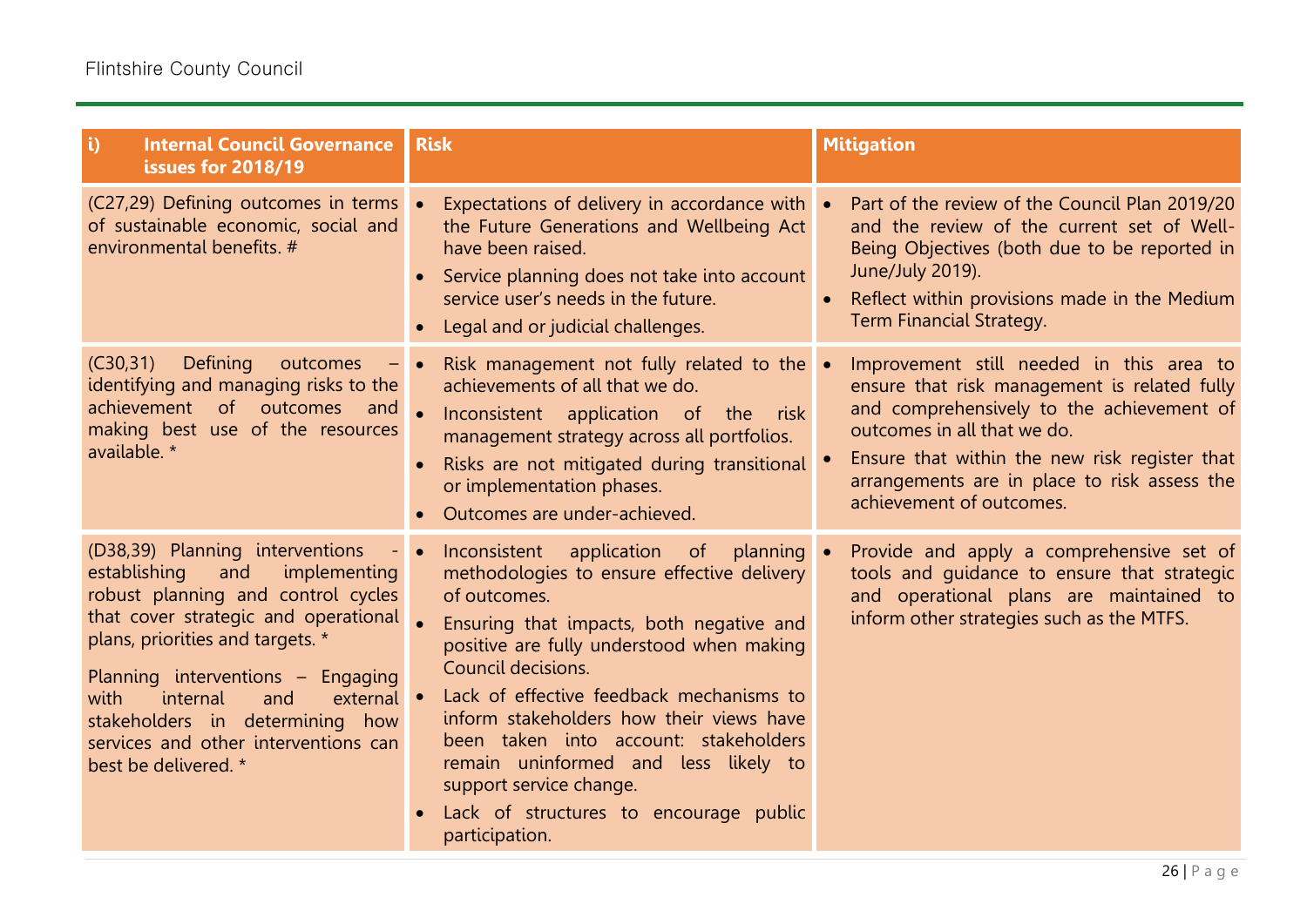| $\ddot{\mathbf{u}}$<br><b>Internal Council Governance</b><br>issues for 2018/19                                                                                                                                                                                                                              | <b>Risk</b>                                                                                                                                                                                                                                                                                           | <b>Mitigation</b>                                                                                                                                                                                                                                                                          |
|--------------------------------------------------------------------------------------------------------------------------------------------------------------------------------------------------------------------------------------------------------------------------------------------------------------|-------------------------------------------------------------------------------------------------------------------------------------------------------------------------------------------------------------------------------------------------------------------------------------------------------|--------------------------------------------------------------------------------------------------------------------------------------------------------------------------------------------------------------------------------------------------------------------------------------------|
| (D43)<br>Planning interventions<br>Ensuring capacity exists to generate<br>the information required to review<br>service quality regularly. *                                                                                                                                                                | Lack of appropriate information to inform •<br>service quality and policy decisions.                                                                                                                                                                                                                  | Review of the information available to inform<br>service quality, as part of the Members'<br>Workshop on Performance Management.                                                                                                                                                           |
| (E53) Developing the entity's capacity<br>Developing and maintaining an<br>effective workforce plan to enhance<br>strategic allocation of resources. *                                                                                                                                                       | Sustainability of service provision.<br>Ineffective allocation of resources.<br>Reputational damage following reduction<br>in quality of service.                                                                                                                                                     | • Whilst the Council already has individual<br>Portfolio workforce plans, these need to be<br>consolidated into one Council workforce plan<br>in accordance with the People Strategy.                                                                                                      |
| (E58) Developing the capability of the $\bullet$<br>entity's leadership and other<br>individuals - Ensuring employees<br>have access to appropriate induction,<br>training<br>ongoing<br>with<br>and<br>development matching individual<br>and organisational requirements is<br>available and encouraged. * | Employees unable to carry out their roles .<br>effectively following recruitment.<br>Employees not provided with the values<br>and objectives of the organisation.<br>Changes to policies, technologies, practices,<br>legislation not understood; leading to<br>inefficiency and under productivity. | Ensure that Induction sessions are a carried<br>out in a timely fashion and that all new<br>employees attend.<br>Introduce monitoring of the corporate<br>$\bullet$<br>induction process as a quarterly report to<br>CRO&SC and Cabinet to monitor effectiveness<br>and ensure compliance. |
| (E64) Developing the capability of the<br>leadership<br>entity's<br>and<br>other<br>individuals - Ensuring arrangements<br>are in place to maintain the health<br>and wellbeing of the workforce and<br>support individuals in maintaining<br>physical and mental<br>their own<br>wellbeing. *               | Resilience of workforce is impacted<br>$by \bullet$<br>capacity and changing demands.                                                                                                                                                                                                                 | Next stage of development of the Mental<br>Health and Wellbeing Plan for the workforce<br>as one of the commitments within the People<br>Strategy.                                                                                                                                         |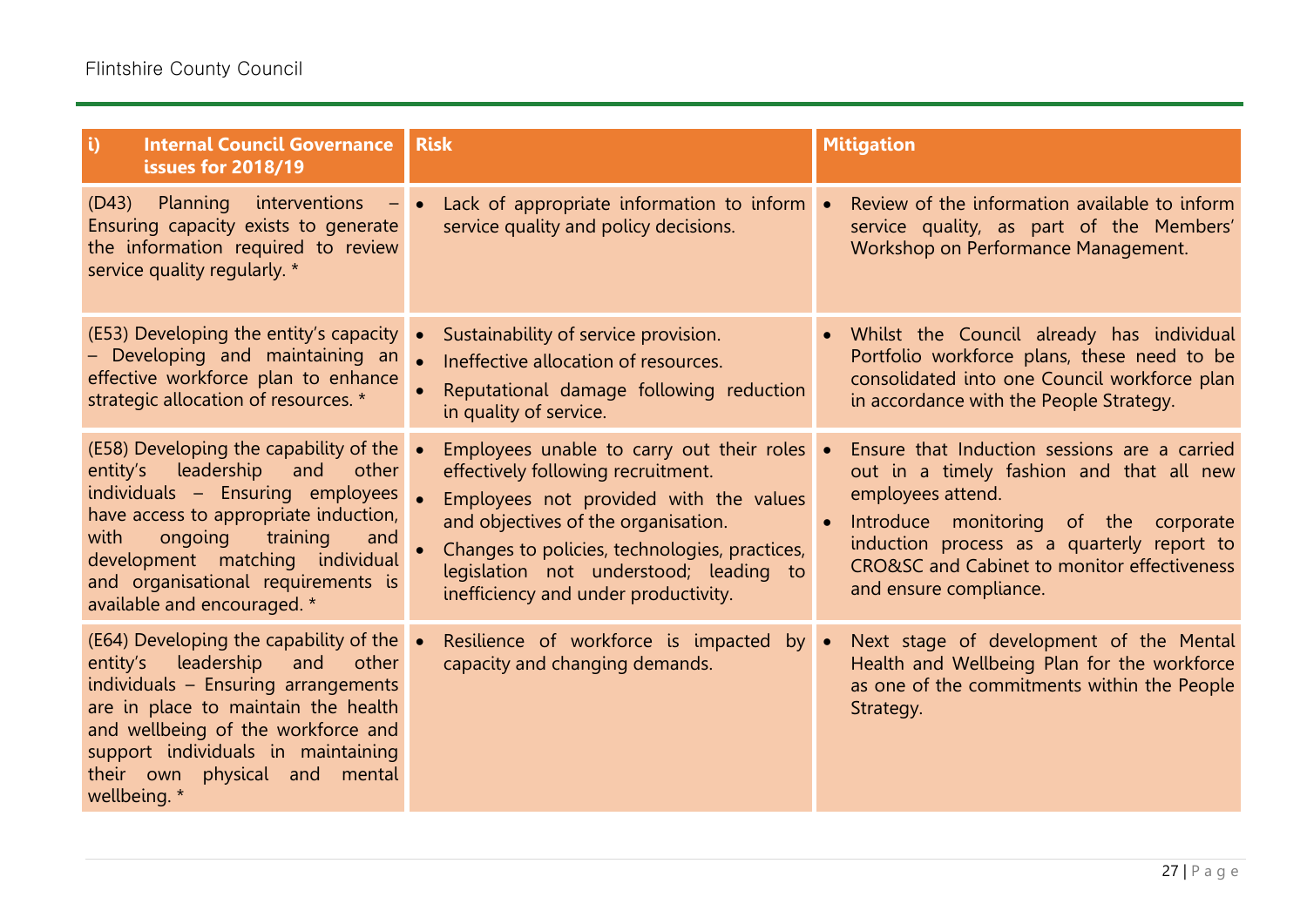| $\mathbf{ii}$<br><b>Internal Council Governance</b><br>issues for 2018/19                                                                                                                                          | <b>Risk</b>                                                                                                                     | <b>Mitigation</b>                                                                                                                                                                                                                                                                                                                                                                                          |
|--------------------------------------------------------------------------------------------------------------------------------------------------------------------------------------------------------------------|---------------------------------------------------------------------------------------------------------------------------------|------------------------------------------------------------------------------------------------------------------------------------------------------------------------------------------------------------------------------------------------------------------------------------------------------------------------------------------------------------------------------------------------------------|
| (F68, F69) Managing performance -<br>Monitoring service delivery effectively<br>including planning, specification,<br>and independent post<br>execution<br>implementation review. *                                | Outcomes following implementation may •<br>not have been delivered.<br>Lessons not learned nor shared.                          | Inclusion of post implementation reviews in<br><b>Scrutiny Forward Work Programmes.</b><br>Work with Scrutiny Chairs and vice-chairs and<br>the Liaison Group to ensure that risks and<br>performance are 'cornerstone' items of O&S<br>FWPs.<br>Ensure risks are adequately covered in<br>committee reports.<br>Brief committees on risk issues using half hour<br>slots before meetings where necessary. |
| Managing performance<br>(F71)<br>Providing members and senior<br>management with regular reports on<br>service delivery and on progress<br>towards outcome achievement. *                                          | Lack of timeliness of reporting leading to $\bullet$<br>out of date information upon which to<br>make decisions / assess risks. | Continue with Council Plan reporting on<br>historical factual information within 2 months<br>of the quarterly period, but with current<br>updates contained within the report.<br>Use of the most up to date data to inform<br>reports for decision making.<br>Members to be involved in what is valuable to<br>be measured within portfolios (Performance<br>Management workshop).                        |
| (F78) Managing Data - Ensuring .<br>effective arrangements are in place<br>for the safe collection, storage, use<br>and sharing of data, including<br>processes to ensure the security of<br>personal data used. * | Legal challenge and fines.<br>Personal confidentiality breached.                                                                | Continue with monitoring processes and<br>$\bullet$<br>procedures set out for compliance with GDPR,<br>until evidence that consistent approaches are<br>being undertaken in each portfolio.                                                                                                                                                                                                                |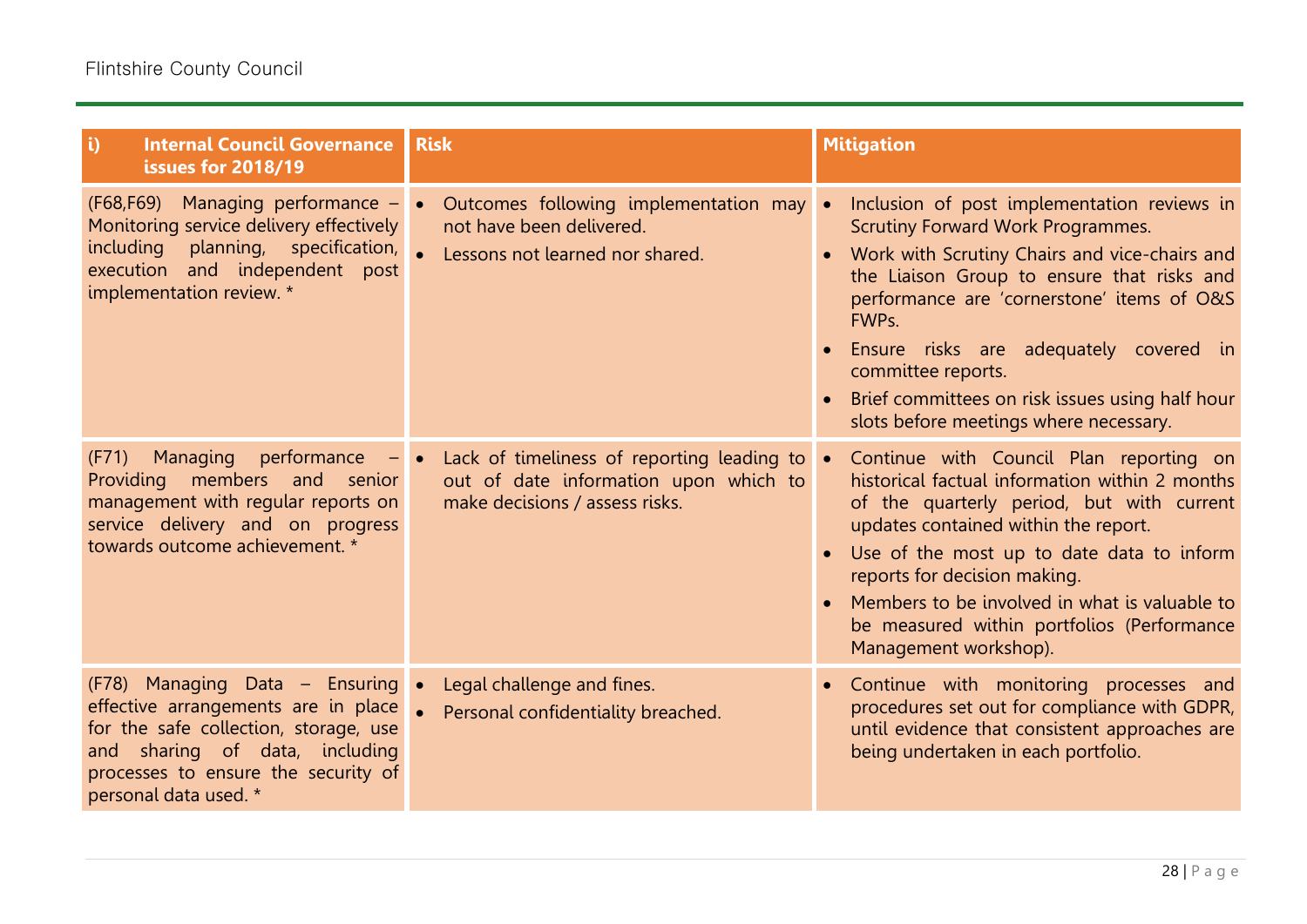| Internal Council Governance Risk<br>issues for 2018/19                                                        |                                                                                                         | <b>Mitigation</b>                                         |
|---------------------------------------------------------------------------------------------------------------|---------------------------------------------------------------------------------------------------------|-----------------------------------------------------------|
| Agreed actions within the Red $/ \bullet$<br>limited (2) assurance Internal Audit<br>reports are implemented. | Failure to address control and governance<br>issues identified as part of the audit work<br>undertaken. | Detailed actions plan in place to address the<br>finding. |

| $\mathbf{ii}$<br><b>Strategic Issues from the</b><br>2018/19 Council Plan                                                            | <b>Risk</b>                                                                                                                                                                                              | <b>Mitigation</b>                                                                                                                                                                                                                                                                                                                                                                                                   |
|--------------------------------------------------------------------------------------------------------------------------------------|----------------------------------------------------------------------------------------------------------------------------------------------------------------------------------------------------------|---------------------------------------------------------------------------------------------------------------------------------------------------------------------------------------------------------------------------------------------------------------------------------------------------------------------------------------------------------------------------------------------------------------------|
| <b>Supportive Council</b><br>Debt levels will rise if tenants are<br>unable to afford to pay their rent or $\bullet$<br>council tax. | • Council will not recover income to offset<br>costs.<br>Tenants will fall into more categories of<br>debt.<br>homelessness<br>in<br>Potential<br>rise<br>$\bullet$<br>presentations.                    | intervention for tenants<br>claiming<br>Early<br>Universal Credit to tackle rent arrears and<br>encourage payment of rent.<br>Avoid new or escalating arrears to ensure that<br>homelessness is prevented where possible.                                                                                                                                                                                           |
| <b>Supportive Council</b><br>outstrips<br>Demand<br>supply<br>for<br>residential and nursing home care<br>bed availability.          | • Lack of residential and nursing home care<br>bed availability leading to more hospital<br>stays.<br>Increased stress on carers.<br>$\bullet$<br>Primary care resources stretched further.<br>$\bullet$ | Expansion of Marleyfield to support the<br>medium term development of the nursing<br>sector is ongoing.<br>Re-phasing of Integrated Care Fund capital to<br>fit in with the Council's capital programme has<br>been agreed by Welsh Government.<br>• Other active workstreams, including the<br>development of resources to support the<br>sector, diagnostic reviews for providers and<br><b>Care Conferences.</b> |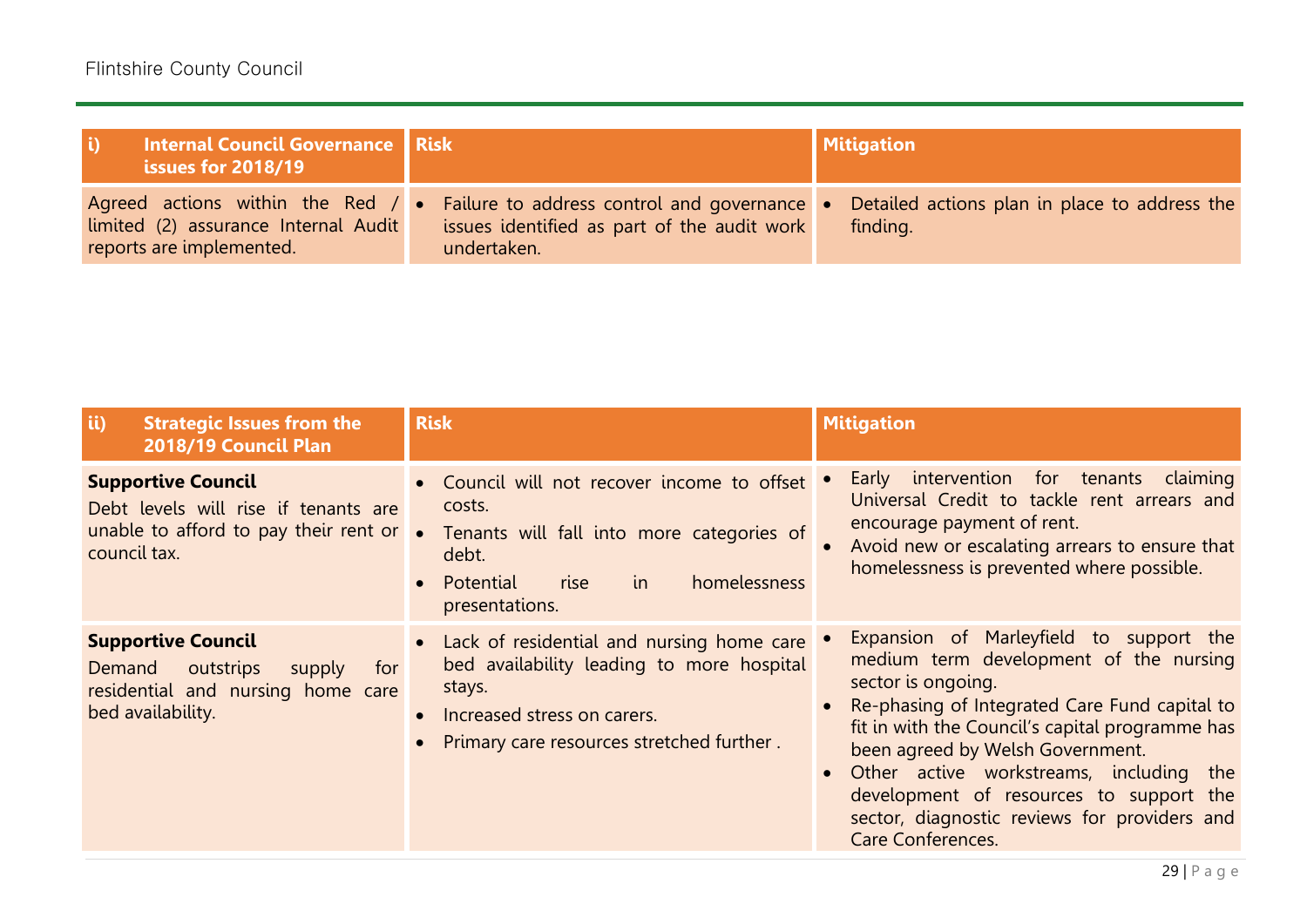| $\mathbf{ii}$<br><b>Strategic Issues from the</b><br>2018/19 Council Plan                                                                           | <b>Risk</b>                                                                                                                                                   | <b>Mitigation</b>                                                                                                                                                                                                                                                                                                                                    |
|-----------------------------------------------------------------------------------------------------------------------------------------------------|---------------------------------------------------------------------------------------------------------------------------------------------------------------|------------------------------------------------------------------------------------------------------------------------------------------------------------------------------------------------------------------------------------------------------------------------------------------------------------------------------------------------------|
| <b>Learning Council</b><br>Limited funding to address the<br>backlog of known<br>repair<br>and<br>maintenance works in Education &<br>Youth assets. | • The fabric of Education and Youth buildings $\bullet$<br>will continue to decline.                                                                          | Condition<br>identify priorities<br>surveys<br>for<br>investment. County policy for school re-<br>organisation.                                                                                                                                                                                                                                      |
| <b>Green Council</b><br>Funding will not be secured for<br>priority flood alleviation schemes.                                                      | Inability to secure the WG grant funding •<br>and/or FCC capital funding necessary to<br>deliver priority flood alleviation schemes.                          | Review our approach to funding capital<br>projects.                                                                                                                                                                                                                                                                                                  |
| <b>Serving Council</b><br>The scale of the financial challenge.                                                                                     | • Reduction in funding of Revenue Support •<br>Grant leading to challenging financial<br>position for the Council in its ability to set a<br>balanced budget. | The Medium Term Financial Strategy (MTFS)<br>continues to be reviewed to forecast the<br>financial resources to be available to the<br>Council during the period based on the best<br>available intelligence and identification of<br>solutions available.<br>National and local solutions for addressing the<br>budget gap continue to be explored. |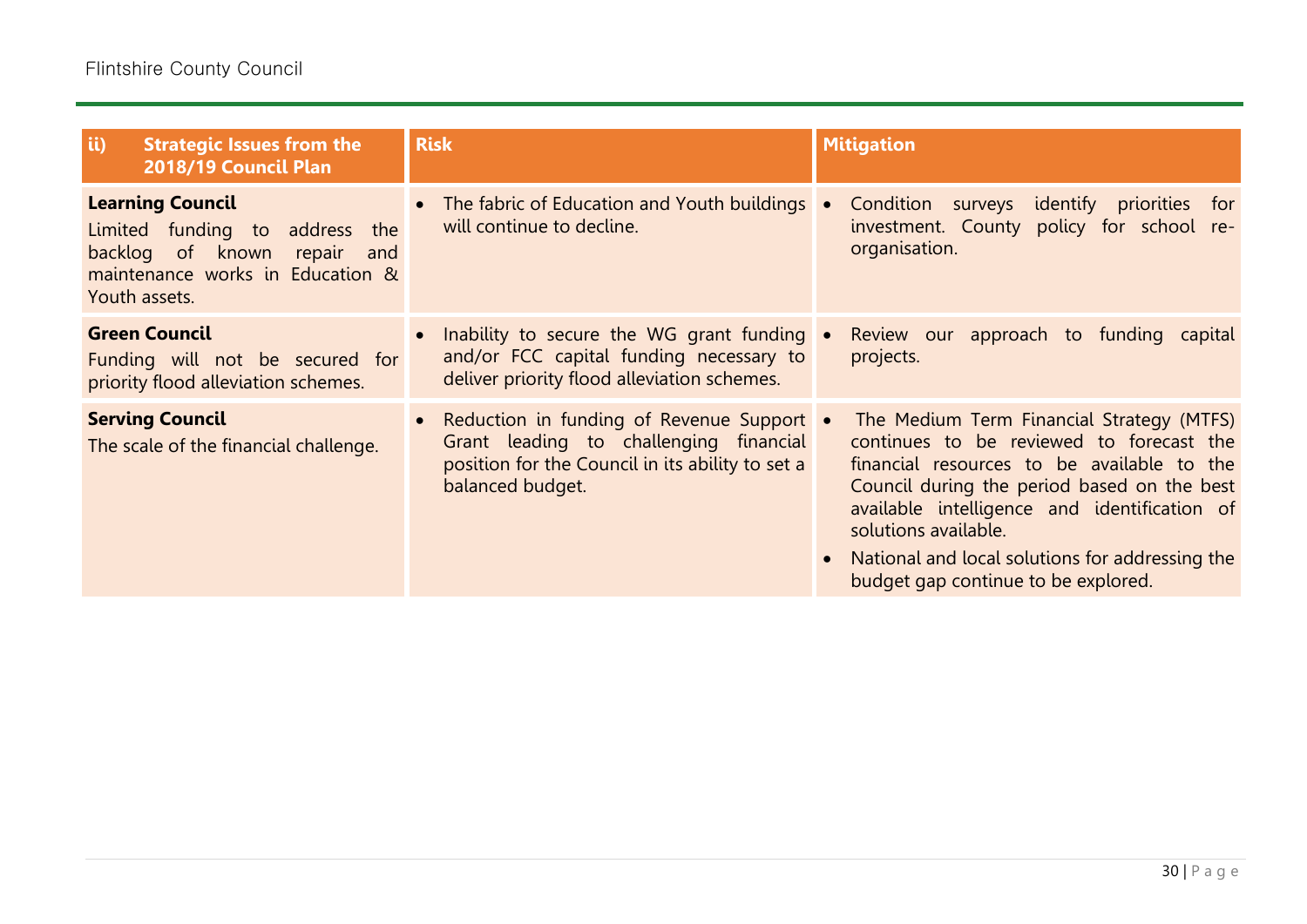## **Certification**

The review provides good overall assurance that Flintshire County Council's arrangements continue to be regarded as fit for purpose in accordance with the governance framework requirements for Local Authorities within Wales.

Opportunities to maintain and develop the Council's governance arrangements have been identified through this review. We pledge our commitment to addressing these issues over the coming year and we will monitor their implementation and operation as part of our next annual review.

Signed on behalf of Flintshire County Council

**Colin Everett – Chief Executive Cllr. Ian B Roberts – Leader of the Council**